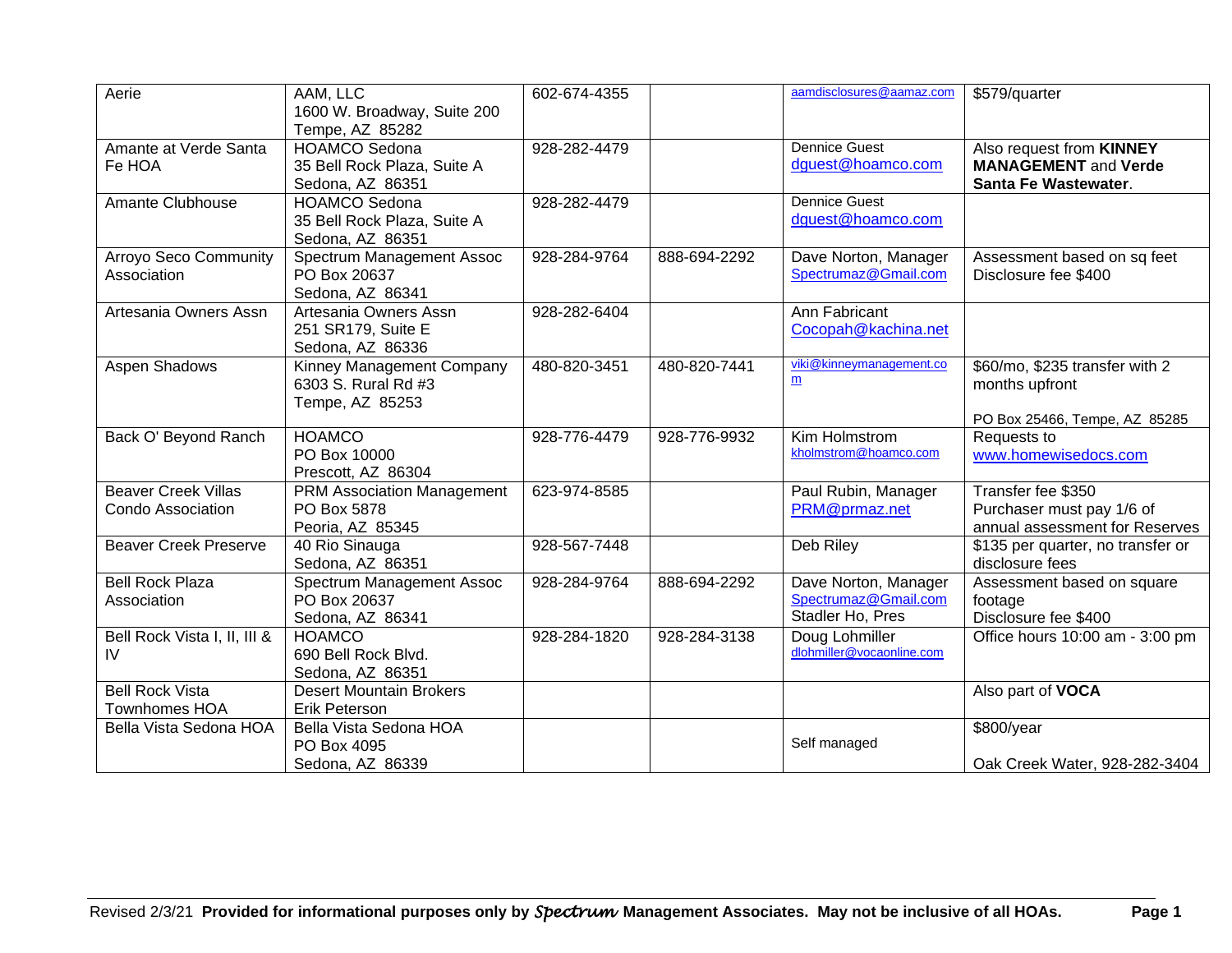| <b>ASSOCIATION</b>                             | <b>MANAGER / ADDRESS</b>                                                                             | <b>PHONE</b>                 | <b>FAX</b>   | <b>CONTACT</b>                                       | <b>NOTES</b>                                                                                   |
|------------------------------------------------|------------------------------------------------------------------------------------------------------|------------------------------|--------------|------------------------------------------------------|------------------------------------------------------------------------------------------------|
| <b>Big Park Improvement</b><br><b>District</b> | Improvement District Services, Inc.<br>1965 Commerce Center Circle,<br>Suite A<br>Prescott, AZ 86301 | 928-443-9484<br>800-659-7149 | 928-443-9486 | Diana King<br>diana@idsadmin.com                     | Use sewer request form. SEE<br><b>LAST PAGE FOR SUBDIVISION</b><br><b>LIST</b>                 |
| <b>Big Park Water</b>                          | 45 Castlerock Road<br>Sedona, AZ 86351                                                               | 928-284-2298                 | 928-284-1974 | Mary                                                 |                                                                                                |
| <b>Brittney Neighborhood</b><br>Association    | PO Box 1160<br>Rimrock, AZ 86335                                                                     | 607-382-3424                 |              | Tara Foster<br>mamasmudder2@yahoo.com                | \$50/mo developed, \$10/mo<br>vacant, \$3,000 well connection fee                              |
| <b>Bristlecone Pines POA</b>                   | PO Box 3706<br>Sedona, AZ 86340                                                                      | 928-203-9372                 |              | Leroy, Treasurer                                     | Voluntary Dues: \$10 per year                                                                  |
| <b>Broken Arrow Civic</b><br>Improvement Assn  | 235 Morgan Road<br>Sedona, AZ 86336                                                                  | 928-204-0078                 |              | Dave Soto<br>redrock57@yahoo.com                     | Voluntary Dues: \$25 per year                                                                  |
| <b>Brookfield Villas HOA</b>                   | PO Box 3871<br>Cottonwood, AZ 86326                                                                  | 928-649-3869                 | 928-639-2362 | Joy Payne<br>jpcornville@q.com                       | Self managed, 55+ community<br>Also order<br>Verde Santa Fe Wastewater                         |
| Cachet at Las Piedras                          | See Las Piedras                                                                                      |                              |              |                                                      |                                                                                                |
| Camp Verde Sanitary<br><b>District</b>         | PO Box 1205<br>Camp Verde, AZ 86322                                                                  | 928-567-6794                 | 928-567-8832 |                                                      |                                                                                                |
| Canyon Mesa Country Club                       | <b>HOAMCO</b> Sedona<br>35 Bell Rock Plaza, Suite A<br>Sedona, AZ 86351                              | 928-282-4479                 | 928-203-0050 | Kim Holmstrom<br>kholmstrom@hoamco.com               | Requests to<br>www.homewisedocs.com<br><b>Big Park District fees are collected</b><br>thru HOA |
| Canyon Ridge POA                               | PO Box 20313<br>Sedona, AZ 86341                                                                     | 928-284-5955                 |              | Robert                                               | \$400/yr                                                                                       |
| Canyon Shadows                                 | <b>Century Small Business Solutions</b><br>90 Fox Trail Loop<br>Sedona, AZ 86351                     | 928-821-3842                 | 928-284-4382 | <b>Steve Humphries</b><br>century@northlink.com      |                                                                                                |
| Casa Bonita Condos                             | 260 Coffee Pot Dr Unit 12<br>Sedona, AZ 86336                                                        | 928-282-5531                 | 928-282-5531 | Henry Brown, Treas<br>fhbrown@aol.com                | Cell 928-300-1264<br>Submit by E-mail only                                                     |
| Casa Contenta                                  | <b>HOAMCO Sedona</b><br>35 Bell Rock Plaza, Suite A<br>Sedona, AZ 86351                              | 928-282-4479                 | 928-203-0050 | Kim Holmstrom<br>kholmstrom@hoamco.com               | Requests to<br>www.homewisedocs.com                                                            |
| Casa de Piedras HOA                            | 50 Courthouse Ct<br>Sedona, AZ 86351                                                                 | 928-284-0671                 |              | Thomas Graham, Pres<br>thglaw@grahamsedona.com       |                                                                                                |
| Casa Del Sol<br>Condominiums HOA               | <b>SRM Properties</b><br>1785 SR 89A, Suite 2F<br>Sedona, AZ 86336                                   | 928-282-6569                 |              | Jim Thorne<br>pm@thornemgmt.com                      | \$205/month<br>Transfer is \$100                                                               |
| Casa Manana                                    |                                                                                                      | 928-282-7375                 |              | <b>Wayne Gould</b><br><b>Architectural Committee</b> | No dues                                                                                        |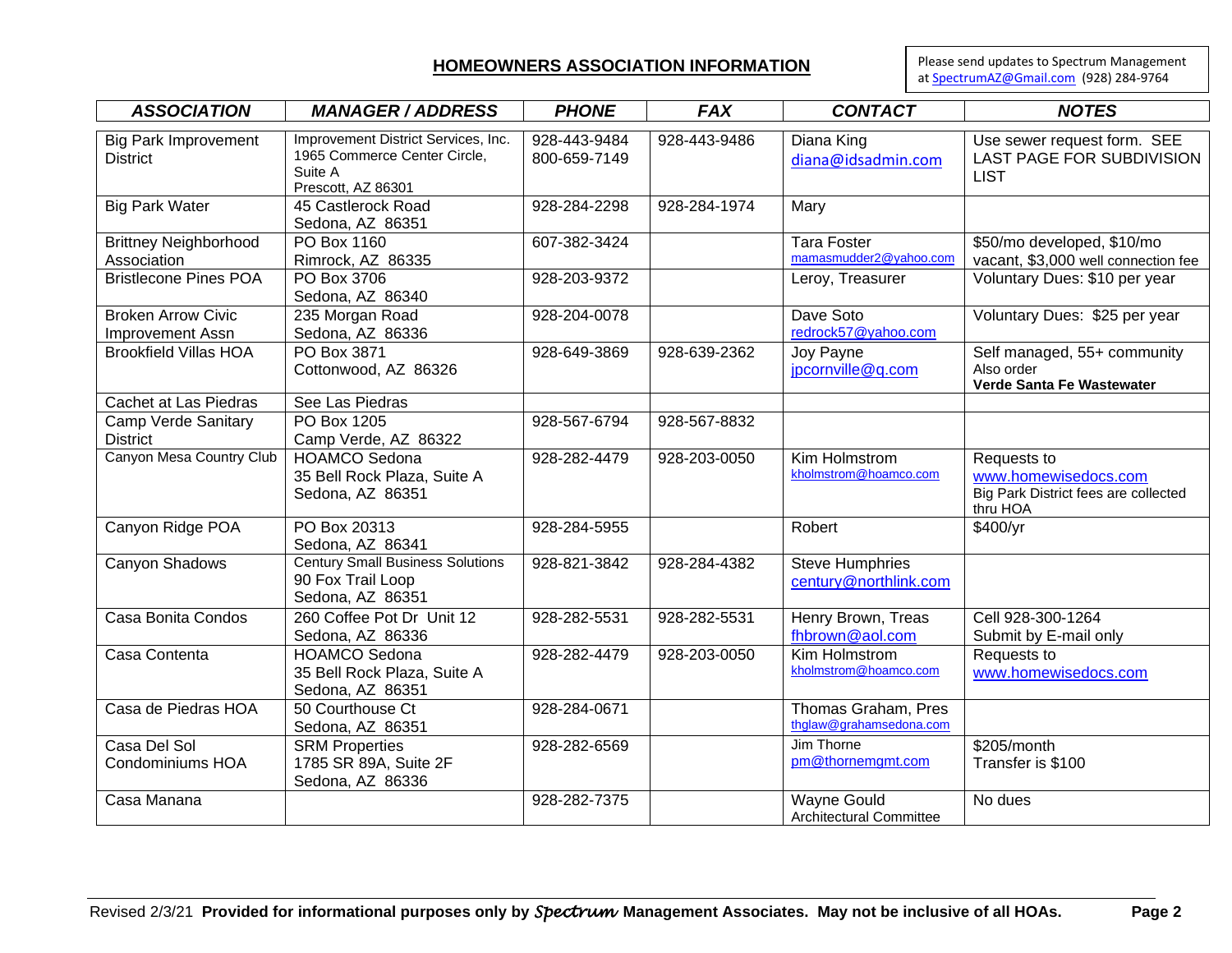| <b>ASSOCIATION</b>                                                   | <b>MANAGER / ADDRESS</b>                                      | <b>PHONE</b> | <b>FAX</b>                         | <b>CONTACT</b>                                                                                            | <b>NOTES</b>                                                       |
|----------------------------------------------------------------------|---------------------------------------------------------------|--------------|------------------------------------|-----------------------------------------------------------------------------------------------------------|--------------------------------------------------------------------|
| <b>Casitas at Coffeepot</b>                                          | 2035 Grasshopper Ln<br>PO Box 2692<br>Sedona, AZ 86339        | 805-796-8257 |                                    | <b>Mark Norman</b>                                                                                        | \$132/mo, no transfer fee<br>\$75 doc fee                          |
| <b>Casitas Tranquil Condos</b>                                       | 290 Coronado Trail<br>Sedona, AZ 86336                        | 928-204-0046 |                                    | <b>Mark Dinunzio</b>                                                                                      |                                                                    |
| <b>Casner Mountain HOA</b>                                           | PO Box 3025<br>Sedona, AZ 86339                               | 928-821-0677 |                                    | <b>Bobbie Newton</b>                                                                                      | \$300 / year                                                       |
| <b>Cathedral Rock Estate</b><br>Water Co-Op                          | 200 Disney Lane<br>Sedona, AZ 86336                           | 928-282-5510 |                                    | Mrs. Uhler                                                                                                | \$120 / lot with house                                             |
| <b>Cathedral Rock Ranch</b><br><b>Community Assn</b><br>AKA CR Ranch | Spectrum Management Assoc<br>PO Box 20637<br>Sedona, AZ 86341 | 928-284-9764 | 888-694-2292                       | Dave Norton, Manager<br>Spectrumaz@Gmail.com                                                              | \$800 yr paid semi-annually or<br>annually<br>Disclosure fee \$400 |
| <b>Cathedral View</b>                                                | <b>VOCA</b><br>690 Bell Rock Blvd.<br>Sedona, AZ 86351        | 928-284-1820 | 928-284-3138                       | Doug Lohmiller<br>dlohmiller@vocaonline.com                                                               | Office hours 10:00 am - 3:00 pm                                    |
| Cathedral View II HOA                                                | 980 Lee Mountain Road<br>Sedona, AZ 86351                     | 928-284-0939 |                                    | Don Beard<br>dbeard@esedona.net                                                                           | \$30 / year. No transfer fee                                       |
| Cathedral Vista Water<br>Assoc                                       | <b>PO Box 3588</b><br>Sedona, AZ 86340                        | 928-634-9524 | 928-204-9230 (Ken)<br>928-567-5522 | Ken Beller, President<br>kbeller@nearbridge.com<br>Contact Deb at<br>deb@sterlingaccountinga<br>ndtax.com | \$135.25/Qtr lot with house, Lot<br>\$31.25/Qtr<br>\$50 Transfer   |
| <b>Cedar Ridge Property</b><br><b>Owners Assoc</b>                   | PO Box 3581<br>Sedona, AZ 86340                               | 928-203-4308 |                                    | Helen Jarnes,<br>Sec/Treas                                                                                | \$65 / year                                                        |
| Chapel Vista Unit I HOA                                              | 111 Fox Road<br>Sedona, AZ 86336                              | 928-204-1125 |                                    | Sabina Dunton (Pres.)                                                                                     | No dues (Inactive)                                                 |
| Chapel Vista Unit II HOA                                             | 95 Fox Rd<br>Sedona, AZ 86336                                 |              |                                    | <b>Robert Beem</b><br>PO Box 535<br>Sedona, AZ 86336                                                      | \$25 / year                                                        |
| Cibola Hills HOA                                                     | 175 Cibola Drive<br>Sedona, AZ 86336                          | 928-282-5383 |                                    | <b>Andrew Kraftsow</b>                                                                                    | \$120 / year<br>andy@birdkraft.com                                 |
| City of Cottonwood<br>Sewer Assessment                               | 319 S. 6th St<br>Cottonwood, AZ 86326                         | 928-634-0186 | 928-639-4254                       | <b>Richard Smith</b>                                                                                      |                                                                    |
| <b>City of Sedona Sewer</b><br>Assessment                            | 102 Roadrunner Dr<br>Sedona, AZ 86336                         | 928-204-7205 | 928-282-7207                       | Doris Aiman                                                                                               |                                                                    |
| Clarkdale, Town of<br>Sewer                                          | <b>PO Box 308</b><br>Clarkdale, AZ 86324                      | 928-639-2520 | 928-639-2529                       | linda.lombardo@clarkd<br>ale.az.gov                                                                       | Closed on Friday                                                   |
| Condos at Jordan Road                                                | 2297 Del Norte St. South<br>Lake Tahoe, NV 96150              | 214-206-5486 |                                    | <b>William Luyties</b><br>Bill.Luyties@luminant.com                                                       | Condos are at 520 Jordan Road                                      |
| <b>Copper Cliffs</b><br><b>Improvement Assn</b>                      | 280 Copper Cliffs Dr<br>Sedona, AZ 86336                      | 928-282-4411 |                                    | Joel Staadecker                                                                                           |                                                                    |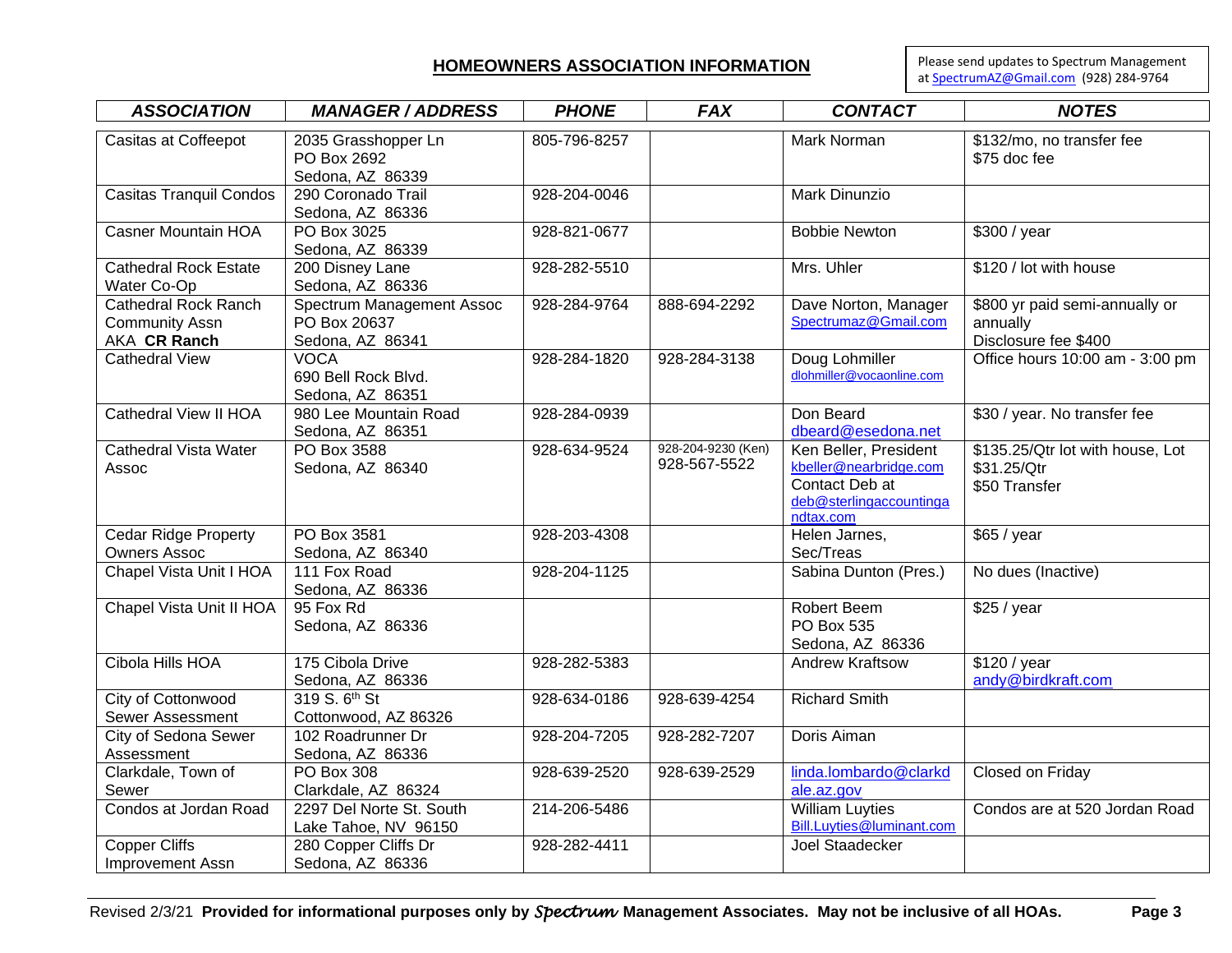| <b>ASSOCIATION</b>                                     | <b>MANAGER / ADDRESS</b>                                                  | <b>PHONE</b>                 | <b>FAX</b>   | <b>CONTACT</b>                                                                                       | <b>NOTES</b>                                                                                                 |
|--------------------------------------------------------|---------------------------------------------------------------------------|------------------------------|--------------|------------------------------------------------------------------------------------------------------|--------------------------------------------------------------------------------------------------------------|
| Cornville Ditch<br>Association                         | PO Box 815<br>Cornville, AZ 86325                                         | 928-963-0876                 |              | <b>Sue Derrick</b><br>suederrick8@gmail.com<br>Jerry Joels<br>jjoels@q.com                           | Dues \$25/yr + Maint @\$20/ac<br>and Irrigation @\$40/ac                                                     |
| <b>Cottages at Coffeepot</b>                           | Cosse & Wallace<br>PO Box 3969<br>Sedona, AZ 86340                        | 928-282-1150<br>928-282-3040 | 928-282-7748 | Marci Moyer<br>mmoyer@esedona.net                                                                    | Also request Shadow Estates<br>sewer                                                                         |
| Cottonwood - City<br>Sewer                             | 319 S. 6th St<br>Cottonwood, AZ 86326                                     | 928-634-0186                 | 928-639-4254 | <b>Richard Smith</b>                                                                                 |                                                                                                              |
| <b>Cottonwood Commons</b><br><b>HOA</b>                |                                                                           | 480-820-3451                 | 480-820-7441 |                                                                                                      |                                                                                                              |
| Cottonwood Ditch<br>Association, Inc.                  | <b>PO Box 445</b><br>Cottonwood, AZ 86326                                 | 928-634-8161<br>928-634-7872 |              | Mary Beth Groseta,<br><b>Clerk</b><br>qquarters@qwestoffice.net                                      |                                                                                                              |
| Cottonwood Ranch<br>and<br>Club at Cottonwood<br>Ranch | <b>HOAMCO</b><br>PO Box 10000<br>Prescott, AZ 86304                       | 928-776-4479                 | 928-776-9932 | Kim Holmstrom<br>kholmstrom@hoamco.com                                                               | \$185 semi-annual<br><b>REQUEST BOTH RANCH &amp;</b><br><b>CLUB</b><br>Requests to<br>www.homewisedocs.com   |
| Cottonwood Square                                      | Kinney Management Company<br>6303 S. Rural Road #3<br>Tempe, AZ 85283     | 480-820-3451                 | 480-820-7441 | resale@kinneymanageme<br>nt.com                                                                      | <b>Alternative Mailing Address:</b><br>PO Box 25466, Tempe, AZ<br>85285                                      |
| <b>Courthouse Buttes</b><br><b>Community Water</b>     |                                                                           | 928-204-5898                 |              | Joanne Brosz,<br>Treasurer                                                                           | \$7.50 / month. Each property<br>has a water meter, well is owned<br>by the Water Assn, billed<br>quarterly. |
| Creek Mesa HOA                                         | Creek Mesa HOA<br>c/o Bob Simari<br>130 Creek Mesa Dr<br>Sedona, AZ 86336 | 928-554-4773                 |              | <b>Bob Simari</b><br>bobsimari@gmail.com<br><b>Bill Thomason</b><br>bill@erateas.com<br>602-525-9000 | \$1,800 annual, no Transfer fee                                                                              |
| <b>Creek Side Homes</b>                                | 4426 N. State Route 89A, #19<br>Sedona, AZ 86336                          | 928-554-4184                 |              | Lois Ayers<br>ayers_lois@yahoo.com                                                                   | \$150/mo, no Transfer fee                                                                                    |
| <b>Crestview HOA</b>                                   | PO Box 2511<br>Cottonwood, AZ 86326                                       |                              |              | hoa@hoacrestview.com                                                                                 | \$50/yr and \$50 Transfer fee                                                                                |
| <b>Crestview Ridge Patio</b><br>Homes HOA              | 1485 E Crestview Ct<br>Cottonwood, AZ 86326                               | 928-458-9004                 |              | Joy Mosley, Treasurer                                                                                | \$45/mo, \$100                                                                                               |
| <b>Crimson View</b>                                    | <b>HOAMCO</b> Sedona<br>35 Bell Rock Plaza, Suite A<br>Sedona, AZ 86351   | 928-282-4479                 | 928-203-0050 | Kim Holmstrom<br>kholmstrom@hoamco.com                                                               | \$70/ quarter<br>Requests to<br>www.homewisedocs.com                                                         |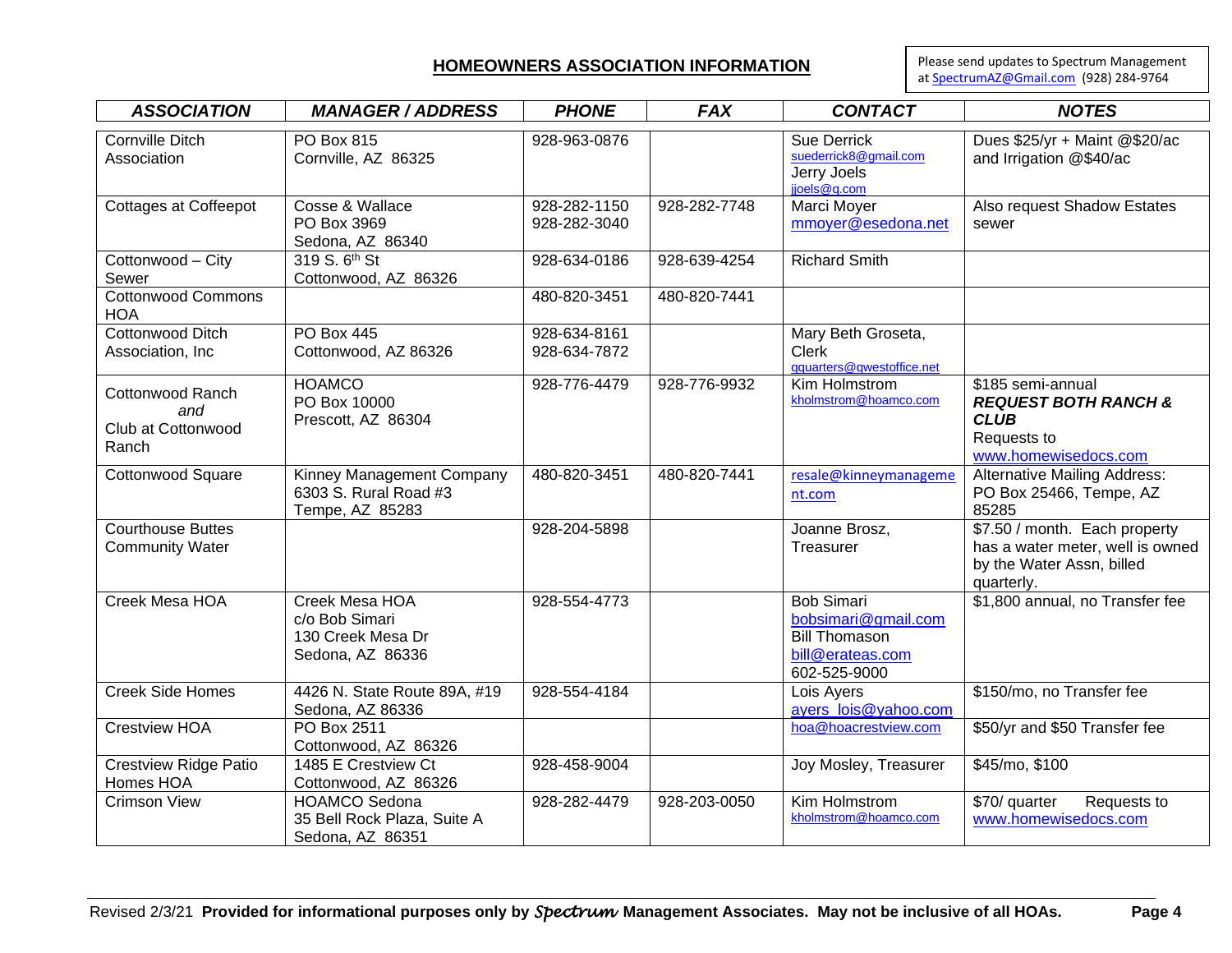| <b>ASSOCIATION</b>                                         | <b>MANAGER / ADDRESS</b>                                                                       | <b>PHONE</b>                   | <b>FAX</b>   | <b>CONTACT</b>                                                                                      | <b>NOTES</b>                                                 |
|------------------------------------------------------------|------------------------------------------------------------------------------------------------|--------------------------------|--------------|-----------------------------------------------------------------------------------------------------|--------------------------------------------------------------|
| <b>Crimson Vista</b>                                       | <b>Howard &amp; Associates</b><br>75 Crimson Vista Lane<br>Sedona, AZ 86351                    | 928-284-9300                   | 928-284-0981 | Richard C. Howard<br>h-a.dick@mindspring.com                                                        | Must record deed to transfer well<br>site                    |
| <b>Cross Creek Ranch</b><br>Community Assn. HOA            | <b>HOAMCO</b> Sedona<br>35 Bell Rock Plaza, Suite A<br>Sedona, AZ 86351                        | 928-282-4479                   | 928-203-0050 | Kim Holmstrom<br>kholmstrom@hoamco.com                                                              | Requests to<br>www.homewisedocs.com                          |
| Cup O' Gold Water Co.                                      | 110 E. Wing Drive<br>Sedona, AZ 86336                                                          | 928-282-3716                   |              | Ron Mohney<br>928-300-3342                                                                          | <b>NOT AN HOA</b>                                            |
| <b>Del Sol Townhouses</b>                                  | <b>HOAMCO</b><br>PO Box 10000<br>Prescott, AZ 86304                                            | 928-776-4479                   | 928-776-9932 | Kim Holmstrom<br>kholmstrom@hoamco.com                                                              | Dues: \$265 per month<br>Requests to<br>www.homewisedocs.com |
| Diamond Creek Ranch                                        | 2156 S. Diamond Creek Lane<br>Camp Verde, AZ 86322                                             | 928-853-5346                   |              | Steve Hopper, Pres<br>sdhopper46@gmail.com                                                          | $$50$ /year                                                  |
| Eagle Mountain Ranch                                       | <b>AMCOR Property Professionals</b><br>16441 N. 91st Street, Suite 104<br>Scottsdale, AZ 85260 | $(480)$ 948-<br>5860, ext. 103 |              | Robin Thomas,<br>Manager<br>rthomas@Amcorprop.com                                                   | Assessments vary by lot<br>location.                         |
| Eagle Rock                                                 | Eaglerockhoa.net                                                                               | 928-451-4454                   | 928-204-6406 | Peter Flynn, Pres<br>451-4455<br>peter.flynn@ualberta.ca                                            | Dues: \$200 per year<br>No fees 2015                         |
| <b>Enchantment HOA</b><br><b>Boynton Canyon</b>            | 525 Boynton Canyon Road<br>Sedona, AZ 86336                                                    | 928-204-6264                   | 928-204-2936 | Susanne Knight                                                                                      | \$355 / month                                                |
| <b>Estates at North Slopes</b><br><b>HOA (Units 33-55)</b> | <b>HOAMCO</b> Sedona<br>35 Bell Rock Plaza, Suite A<br>Sedona, AZ 86351                        | 928-282-4479                   | 928-203-0050 | Dennice Guest,<br>Manager<br>dguest@hoamco.com                                                      | \$1,800 yr annually<br>\$180 Disclosure, \$200 Transfer      |
| Estrella Noche Ranch<br><b>HOA</b>                         | PO Box 3969<br>Sedona, AZ 86340                                                                | 928-282-3040                   | 928-282-7748 | Trent Cosse, CPA<br>tcosse@sedona.net                                                               |                                                              |
| Eureka Ditch Irrigation<br>System                          | PO Box 1605<br>Camp Verde, AZ 86322                                                            | 928-567-4212                   | 928-567-4147 | Rhonda                                                                                              |                                                              |
| <b>Fairway Oaks</b>                                        | <b>VOCA</b><br>690 Bell Rock Blvd.<br>Sedona, AZ 86351                                         | 928-284-1820                   | 928-284-3138 | Doug Lohmiller<br>dlohmiller@vocaonline.com                                                         | Office hours 10:00 am - 3:00 pm                              |
| <b>Firecliff HOA</b>                                       | <b>HOAMCO Sedona</b><br>35 Bell Rock Plaza, Suite A<br>Sedona, AZ 86351                        | 928-282-4479                   | 928-203-0050 | Kim Holmstrom<br>kholmstrom@hoamco.com                                                              | Requests to<br>www.homewisedocs.com<br><b>Big Park Sewer</b> |
| Foothills North POA                                        | 1 Camino del Caballo<br>Sedona, AZ 86336                                                       | 928-282-1159                   |              | Trina Feldman, Sec.<br>282-1159<br>trinafeldman@npgcable<br>.com<br>John Oakason, Pres.<br>282-7445 | \$1,800/yr<br>No disclosure or transfer fees                 |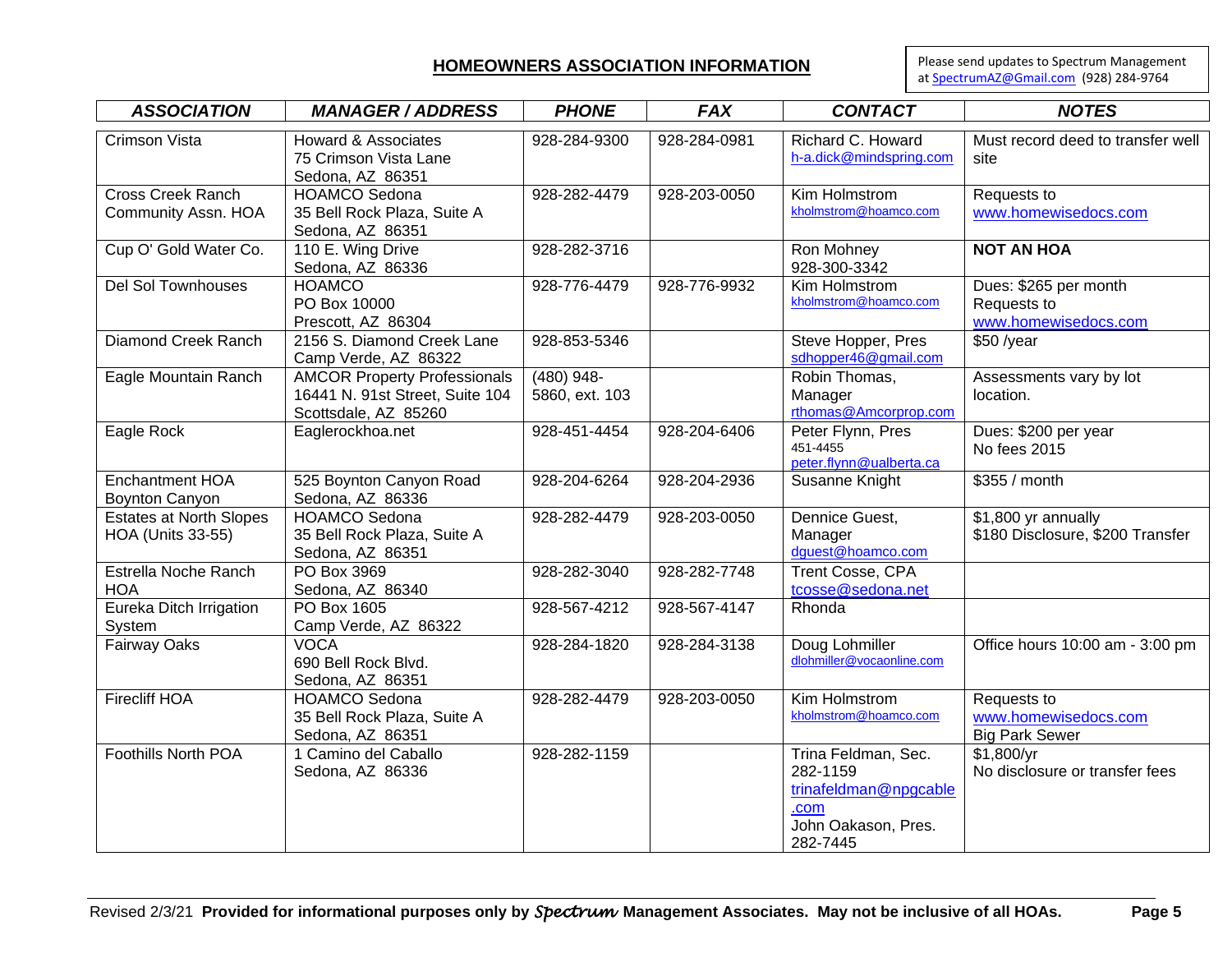| <b>ASSOCIATION</b>                                         | <b>MANAGER / ADDRESS</b>                                                  | <b>PHONE</b> | <b>FAX</b>   | <b>CONTACT</b>                                                         | <b>NOTES</b>                                                                          |
|------------------------------------------------------------|---------------------------------------------------------------------------|--------------|--------------|------------------------------------------------------------------------|---------------------------------------------------------------------------------------|
| <b>Foothills South HOA</b>                                 | Spectrum Management Assoc<br>PO Box 20637<br>Sedona, AZ 86341             | 928-284-9764 | 888-694-2292 | Dave Norton, Manager<br>Spectrumaz@Gmail.com<br>Wayne Swart, President | Dues: \$970 / year<br>Disclosure fee \$350<br>Transfer fee \$50                       |
| <b>Grasshopper Flats</b><br>Condos                         | <b>HOAMCO</b> Sedona<br>35 Bell Rock Plaza, Suite A<br>Sedona, AZ 86351   | 928-282-4479 | 928-203-0050 | <b>Beth Knight</b><br>928-776-4479 ext. 1155<br>bknightly@hoamco.com   | \$358-\$565 per quarter                                                               |
| Gray Fox Ridge                                             | <b>PO Box 732</b><br>Cottonwood, AZ 86326                                 | 815-540-0441 |              | Julie Dennis<br>Jdennis1958@gmail.co<br>m                              | \$50/mo billed quarterly at \$150                                                     |
| <b>Highland Estates HOA</b>                                | PO Box 20247<br>Sedona, AZ 86341                                          | 928-284-1274 |              | John Goldsmith<br>284-1308                                             | Dues: \$500 per year due Jan. 1,<br>Self managed<br>Transfer \$100                    |
| HOAMCO - Sedona                                            | 35 Bell Rock Plaza, Suite A<br>Sedona, AZ 86351                           | 928-282-4479 | 928-203-0050 |                                                                        | www.Hoamco.com                                                                        |
| <b>Indian Cliffs</b>                                       | 205 Indian Cliffs Rd<br>Sedona, AZ 86336                                  | 928-282-3800 |              | Dick & Marge<br>Youngberg                                              | No HOA - No fees. (There is an<br>architectural committee.)                           |
| <b>Indian Gardens Terrace</b><br><b>Owners Association</b> | PO Box 33394<br>Phoenix, AZ 85067                                         |              |              | Steve Gula, Treasurer                                                  |                                                                                       |
| Indian Lakes I                                             |                                                                           |              |              |                                                                        | No HOA                                                                                |
| Indian Lakes II POA                                        | PO Box 5343<br>Lake Montezuma, AZ 86342                                   | 928-300-1808 |              | Gary Becko,<br><b>Association Member</b>                               | No board set up but dues are<br>\$10 per lot per month from<br>1/1/07                 |
| <b>Indian Trails</b>                                       |                                                                           | 928-282-7910 | 928-282-7920 | Marilyn Bradford                                                       | Voluntary \$30                                                                        |
| Jerome (City) Sewer                                        | PO Box 335<br>Jerome, AZ 86331                                            | 928-634-7943 | 928-634-0715 |                                                                        |                                                                                       |
| Jordan Park HOA                                            | <b>HOAMCO</b><br>35 Bell Rock Plaza, Suite A<br>Sedona, AZ 86351          | 928-282-4479 | 928-203-0050 | Laura Malone<br>Imalone@hoamco.com<br>Ortie Baker, Pres                | Dues: \$250 per year<br>Disclosure fee                                                |
| Jordan Road Condos                                         | 720 Jordan Rd. #3<br>Sedona, AZ 86336                                     | 928-300-4669 |              | Larry Cepek                                                            | No fees                                                                               |
| Condos at Jordan Road<br><b>Owners Association</b>         | <b>William Luyties</b><br>2297 Del Norte St South<br>Lake Tahoe, NV 96150 | 214-206-5486 |              | <b>William Luyties</b><br>bill.luyties@luminant.com                    |                                                                                       |
| Junipine Oak Creek<br><b>HOA</b>                           | 2117 W. Madero Avenue<br>Mesa, AZ 85202                                   | 602-954-6755 | 602-954-6755 | <b>Dennis Stuart</b><br>D.J.Stewart@cox.net                            | Dues: \$176 / month (lot with<br>house), \$90 / month (lot no<br>home), Transfer \$50 |
| Junipine POA                                               | <b>HOAMCO</b><br>PO Box 10000<br>Prescott, AZ 86304                       | 928-776-4479 | 928-776-9932 | Kim Holmstrom<br>kholmstrom@hoamco.com                                 | Requests to<br>www.homewisedocs.com                                                   |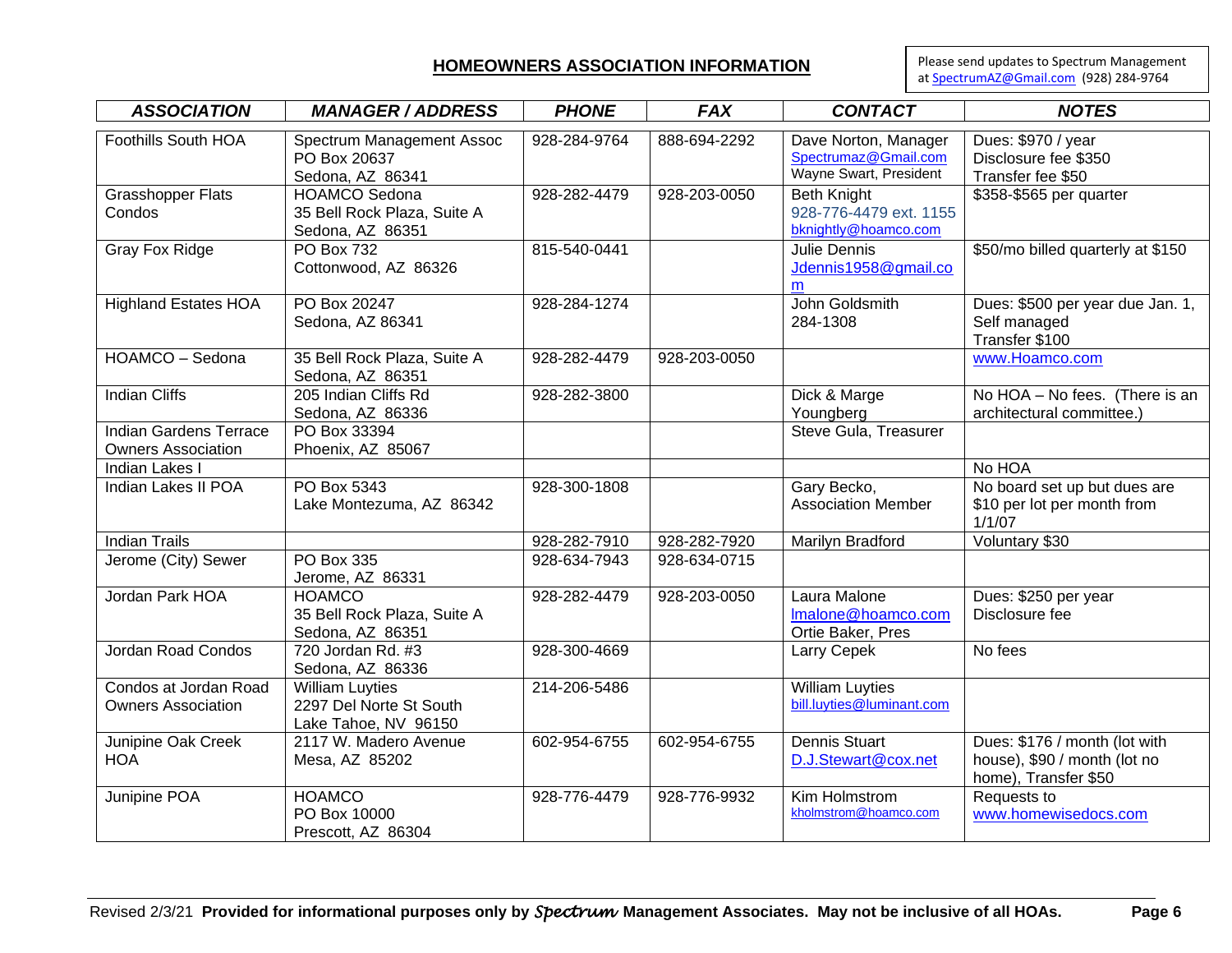| <b>ASSOCIATION</b>                            | <b>MANAGER / ADDRESS</b>                                                | <b>PHONE</b>            | <b>FAX</b>   | <b>CONTACT</b>                                                   | <b>NOTES</b>                                                                          |
|-----------------------------------------------|-------------------------------------------------------------------------|-------------------------|--------------|------------------------------------------------------------------|---------------------------------------------------------------------------------------|
| La Barranca I (Lots 1-14,<br>$73-76$          | Spectrum Management Assoc<br>PO Box 20637<br>Sedona, AZ 86341           | 928-284-9764            | 888-694-2292 | Brad Baker, Pres<br>Dave Norton, Manager<br>Spectrumaz@Gmail.com | \$80 for ungated,<br>\$160 for gated [Lots 1-4]<br>Disclosure fee \$400               |
| La Barranca II (Lots 15-<br>72)               | <b>HOAMCO</b> Sedona<br>35 Bell Rock Plaza, Suite A<br>Sedona, AZ 86351 | 928-282-4479            | 928-203-0050 | Kim Holmstrom<br>kholmstrom@hoamco.com                           | Requests to<br>www.homewisedocs.com                                                   |
| La Privada at Verde<br>Santa Fe               | Kinney Management Company<br>6303 S. Rural Road #3<br>Tempe, AZ 85283   | 480-820-3451            | 480-820-7441 |                                                                  | <b>Alternative Mailing Address:</b><br>PO Box 25466, Tempe, AZ<br>85285               |
| Lake Montezuma<br><b>Agricultural Estates</b> |                                                                         |                         |              |                                                                  | Inactive                                                                              |
| Lake Montezuma<br><b>Estates Unit II</b>      |                                                                         | 928-649-0949            | 928-639-3801 | Ivo Buddeke<br>ivo-cornerstone@commspeed.net                     |                                                                                       |
| Lake Square                                   | <b>VOCA</b><br>690 Bell Rock Blvd.<br>Sedona, AZ 86351                  | 928-284-1820            | 928-284-3138 | Doug Lohmiller<br>dlohmiller@vocaonline.com                      | Office hours 10:00 am - 3:00 pm                                                       |
| Las Lomas   & II                              | <b>Bristlecone Pines POA</b><br>PO Box 3706<br>Sedona, AZ 86340         | 928-203-9372            |              | Leroy - Treasurer                                                | \$10 per year voluntary<br>No HOA                                                     |
| Las Oficinas                                  | PO Box 3743<br>Sedona, AZ 86340                                         | 928-282-4784            |              | <b>Bob Groat</b>                                                 |                                                                                       |
| Las Piedras                                   | Ogden & Company<br>1901 E University Dr #440<br>Mesa, AZ 85203          | 480-396-4567<br>ext. 27 | 480-396-6966 | lorip@ogdenre.com                                                | Las Piedras HOA<br>Sub assn. is Cachet @Las<br>Piedras Lots 51-150<br>Order both thru |
|                                               |                                                                         | 800-310-6552            | 602-636-8354 |                                                                  | www.homewisedocs.com                                                                  |
| Lee Mountain Ranch<br><b>HOA</b>              | PO Box 21307<br>Sedona, AZ 86341                                        | 928-399-9478            |              | <b>Mark Maletz</b><br>mcmgeneral@yahoo.com                       | Inactive                                                                              |
| Les Springs HOA                               | <b>HOAMCO</b> Sedona<br>35 Bell Rock Plaza, Suite A<br>Sedona, AZ 86351 | 928-282-4479            | 928-203-0050 | Kim Holmstrom<br>kholmstrom@hoamco.com                           | \$616 per quarter, Requests to<br>www.homewisedocs.com                                |
| Loma Topkie POA                               |                                                                         | 928-282-4472            |              | <b>Rick Dembow</b>                                               |                                                                                       |
| Mason Lane Water<br>Users Assn aka            | <b>PO Box 1242</b><br>Cornville, AZ 86325                               | 928-634-6238            | 928-634-6106 | <b>John Steward</b><br>masonlanewaterua@ho                       | Cell: 928-978-2869<br>NOT an HOA                                                      |
| Oak Creek Ditch<br><b>Mesquite Hills</b>      | Kinney Management Company<br>6303 S. Rural Rd #3<br>Tempe, AZ 85253     | 480-820-3451            | 480-820-7441 | tmail.com<br>resale@kinneymanageme<br>nt.com                     |                                                                                       |
| Mesquite Springs HOA                          | 746 Agua Prieta<br>Cottonwood, AZ 86326                                 |                         |              | Brenda Lang, Sec/Treas<br>(313) 218-1763                         |                                                                                       |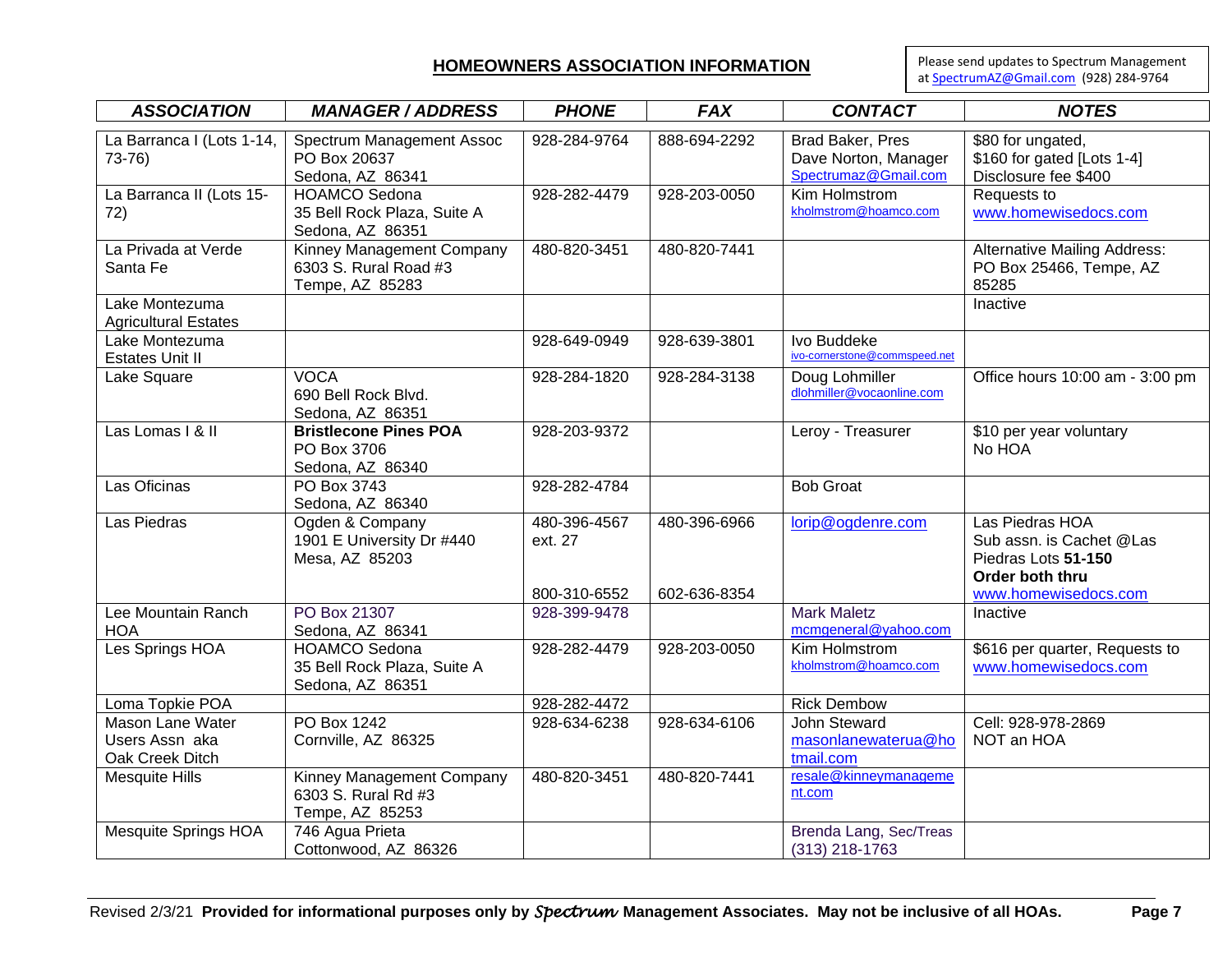| <b>ASSOCIATION</b>                      | <b>MANAGER / ADDRESS</b>                                                              | <b>PHONE</b>              | <b>FAX</b>   | <b>CONTACT</b>                                                  | <b>NOTES</b>                                                                     |
|-----------------------------------------|---------------------------------------------------------------------------------------|---------------------------|--------------|-----------------------------------------------------------------|----------------------------------------------------------------------------------|
| Michael's Ranch HOA                     | <b>Board of Directors</b><br>1 Michael's Ranch Road<br>Sedona, AZ 86336               | 928-204-2824              |              | Nancy Ruby<br>nancyruby@gmail.com                               | \$475/yr, No transfer ALSO<br><b>CONTACT WATER USERS</b><br>ASSOC.               |
| Michael's Ranch Water<br>User Assn      | <b>Board of Directors</b><br>1 Michael's Ranch Road<br>Sedona, AZ 86336               | 928-204-2824              |              | Nancy Ruby, Treasurer<br>nancyruby@gmail.com                    | <b>ALSO CONTACT THE HOA</b>                                                      |
| <b>Mission Hills HOA</b>                | PO Box 4085<br>Sedona, AZ 86340                                                       | 928-300-0137              |              | Dan Wills<br>dwills282@gmail.com                                | Dues: \$25 per year<br>Transfer Fee \$50                                         |
| <b>Mission Rancho HOA</b>               | <b>PO Box 513</b><br>Sedona, AZ 86339                                                 | 928-282-0680              | 928-203-0996 | Danitza Kalas<br>kalas.sedona@gmail.com                         | Dues: \$400/year<br>Same info as Rancho Shangri-La                               |
| Montezuma Estates<br><b>POA</b>         | PO Box 612<br>Rimrock, AZ 86335                                                       | 928-592-9465              |              | Steve Kulcher, President<br>Karen Hysell, Treasurer             | \$25 Voluntary                                                                   |
| Montezuma Heights<br>Water & Airport Co | PO Box 1749<br>Camp Verde, AZ 86322                                                   | 928-554-0575              |              | <b>Charles Stark</b>                                            | HOA & Well info                                                                  |
| Morning Sun<br>Condominiums HOA         | <b>Associated Asset Management</b><br>https://www.associatedasset.com/                | 928-771-1225,<br>X1012    | 928-708-0971 | Nicole Brooks<br>NBrooks@AssociatedAss<br>et.com                | \$285/mo, Transfer + Disclosure<br>\$400                                         |
| <b>Mountain Gate</b>                    | <b>HOAMCO</b><br>PO Box 10000<br>Prescott, AZ 86304                                   | 928-776-4479              | 928-776-9932 | Kim Holmstrom<br>kholmstrom@hoamco.com                          | Requests to<br>www.homewisedocs.com<br>Order Clarkdale sewer<br>Fax 928-639-2529 |
| <b>Mystic Hills HOA</b>                 | <b>Trestle Management Group</b><br>4025 S. McClintock Dr, Ste #208<br>Tempe, AZ 85282 | 480-422-0888,<br>Ext 1013 | 480-889-5087 | Candy or Michael<br>Resales@Trestlemana<br>gement.com           | Dues \$486 with home,<br>\$324 vacant lot<br>www.HomeWiseDocs.com                |
| Nepenthe HOA                            | 301 Desert Poppy Dr<br>Sedona, AZ 86336                                               | 928-282-9344              | 928-282-3405 | Maureen Ehalt<br>nhoa@esedona.net                               | nhoa@esedona.net                                                                 |
| Nizhoni Village<br>Association          | Spectrum Management Assoc<br>PO Box 20637<br>Sedona, AZ 86341                         | 928-284-9764              | 888-694-2292 | Dave Norton, Manager<br>Spectrumaz@Gmail.com<br>Ray LeRoy, Pres | \$195/month<br>Disclosure fee \$400<br><b>VOCA</b> property                      |
| North Slopes HOA<br>(Units $1 - 32$ )   | PO Box 3686<br>Sedona, AZ 86340                                                       | 928-203-0589              |              | Walter Krywucki, Pres<br>northslopeshoa@gmail.com               | Dues. \$1,680/year - varies                                                      |
| North Slopes HOA<br>(Units 33-55)       | See Estates at North Slopes                                                           |                           |              |                                                                 |                                                                                  |
| Northern Shadows HOA                    | Sedona, AZ 86336                                                                      | 314-704-0443              |              | <b>William Williams</b><br>billwilljr@mac.com                   | Dues: \$75 /year + \$50 transfer<br>fee                                          |
| Northview Association                   | <b>HOAMCO</b><br>690 Bell Rock Blvd.<br>Sedona, AZ 86351                              | 928-282-4479,<br>Ext 1201 | 928-284-3138 | Laura Malone<br>Imalone@hoamco.com                              | Office hours 10:00 am - 3:00 pm<br>Dues \$70 year                                |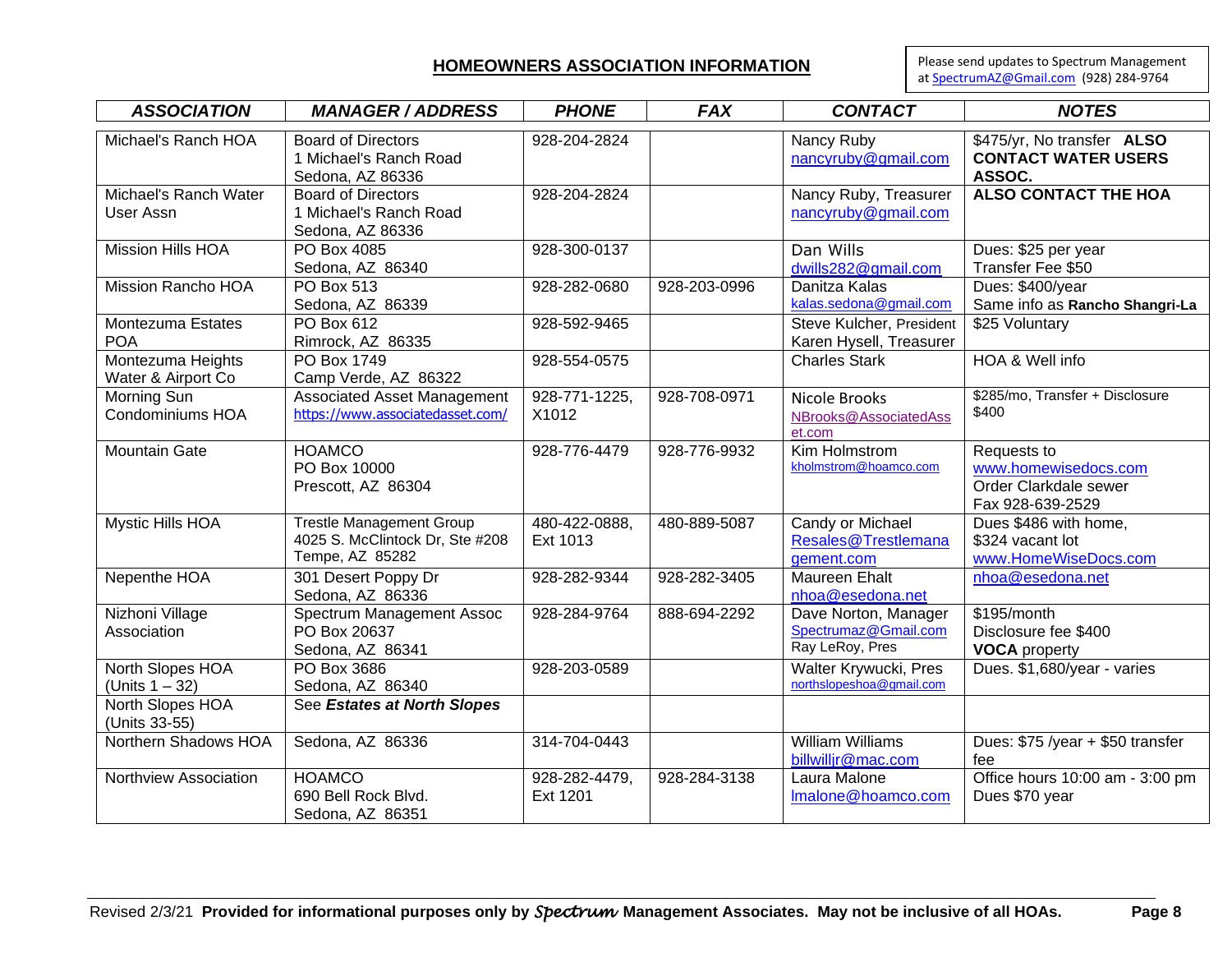| <b>ASSOCIATION</b>                                           | <b>MANAGER / ADDRESS</b>                                                                                             | <b>PHONE</b>                                 | <b>FAX</b>   | <b>CONTACT</b>                                                 | <b>NOTES</b>                                                                                           |
|--------------------------------------------------------------|----------------------------------------------------------------------------------------------------------------------|----------------------------------------------|--------------|----------------------------------------------------------------|--------------------------------------------------------------------------------------------------------|
| Oak Creek   & II                                             | <b>HOAMCO</b><br>690 Bell Rock Blvd.<br>Sedona, AZ 86351                                                             | 928-284-1820                                 | 928-284-3138 | Doug Lohmiller<br>dlohmiller@vocaonline.com                    | Office hours 10:00 am - 3:00 pm                                                                        |
| Oak Creek Cliffs HOA                                         | Nov to April<br>335 Oak Creek Cliffs Drive<br>Sedona, AZ 86336<br>May to Oct<br>9 Pasture Path<br>Randolph, NH 03593 | 928-282-7468                                 |              | Ken Lee<br>klee@nhaz.net<br>603-723-5159                       | Anne Vonesh, Pres.<br>Azvonesh@gmail.com<br>928-274-4551<br>3885 Kokopelli Lane<br>Flagstaff, AZ 86004 |
| Oak Creek Country Club<br>East and West                      | <b>HOAMCO</b><br>690 Bell Rock Blvd.<br>Sedona, AZ 86351                                                             | 928-284-1820                                 | 928-284-3138 | Doug Lohmiller<br>dlohmiller@vocaonline.com                    | Office hours 10:00 am - 3:00 pm                                                                        |
| Oak Creek Country Club<br>Estates I                          | 275 E. Lindsay Way<br>Sedona, AZ 86351                                                                               | 928-284-4638                                 |              | <b>Carolyn Fisher</b><br>flyingcarolyn@gmail.com               | INACTIVE, not part of VOCA                                                                             |
| Oak Creek Ditch<br>aka Mason Lane Water<br><b>Users Assn</b> | <b>PO Box 1242</b><br>Cornville, AZ 86325                                                                            | 928-634-6238                                 | 928-634-6106 | <b>John Steward</b><br>masonlanewaterua@ho<br>tmail.com        | Cell: 928-978-2869<br>NOT an HOA                                                                       |
| Oak Creek Estados                                            |                                                                                                                      |                                              |              | Stephanie<br>oakcreekestados65@g<br>mail.com                   | Dues: varies                                                                                           |
| Oak Creek Estates HOA                                        | 6931 W. Eugie Ave<br>Peoria, AZ 85381                                                                                | 602-390-8548                                 | 623-334-1628 | <b>Steve Sattinger, Treas</b><br>sattinger@merlesauto.com      | \$480 semi-annual                                                                                      |
| Oak Creek Knolls POA                                         | PO Box 1118<br>Sedona, AZ 86339                                                                                      | 928-282-7253<br>928-301-2523<br>928-282-2577 |              | Paul Domsher, Pres<br>Lisa Frost, Secy<br>Rozz Wells, Treas    | Dues: \$100/year                                                                                       |
| Oak Creek Valley POA                                         | 890 N. Oak Creek Valley Road<br>Cornville, AZ 86325                                                                  | 928-634-4069                                 | 928-634-4069 | Maryann Spear Fax<br>(call first)<br>ocvpoa@gmail.com          | Dues: \$70/year (sewer, water<br>and trash additional)                                                 |
| Oak Shadows HOA                                              | <b>VOCA</b><br>690 Bell Rock Blvd.<br>Sedona, AZ 86351                                                               | 928-284-1820                                 | 928-284-3138 | Doug Lohmiller<br>dlohmiller@vocaonline.com                    | Office hours 10:00 am - 3:00 pm                                                                        |
| <b>Owensby Ditch Water</b><br><b>Users</b>                   | PO Box 984<br>Sedona, AZ 86339                                                                                       | 928-274-1330                                 |              | <b>Lynnette Smith</b><br>lynette@sedona.net                    | Annual fee \$75                                                                                        |
| Page Springs Ditch                                           |                                                                                                                      | 928-282-7882                                 |              | Ron Rovey                                                      |                                                                                                        |
| Piedras Del Rojo<br>Condos                                   | Spectrum Management Assoc<br>PO Box 20637<br>Sedona, AZ 86341                                                        | 928-284-9764                                 | 888-694-2292 | Dave Norton, Manager<br>Spectrumaz@Gmail.com<br>Doug Key, Pres | \$160/mo, No Transfer, \$400<br><b>Disclosure</b>                                                      |
| Pine Creek   & II                                            | <b>VOCA</b><br>690 Bell Rock Blvd.<br>Sedona, AZ 86351                                                               | 928-284-1820                                 | 928-284-3138 | Doug Lohmiller<br>dlohmiller@vocaonline.com                    | Office hours 10:00 am - 3:00 pm                                                                        |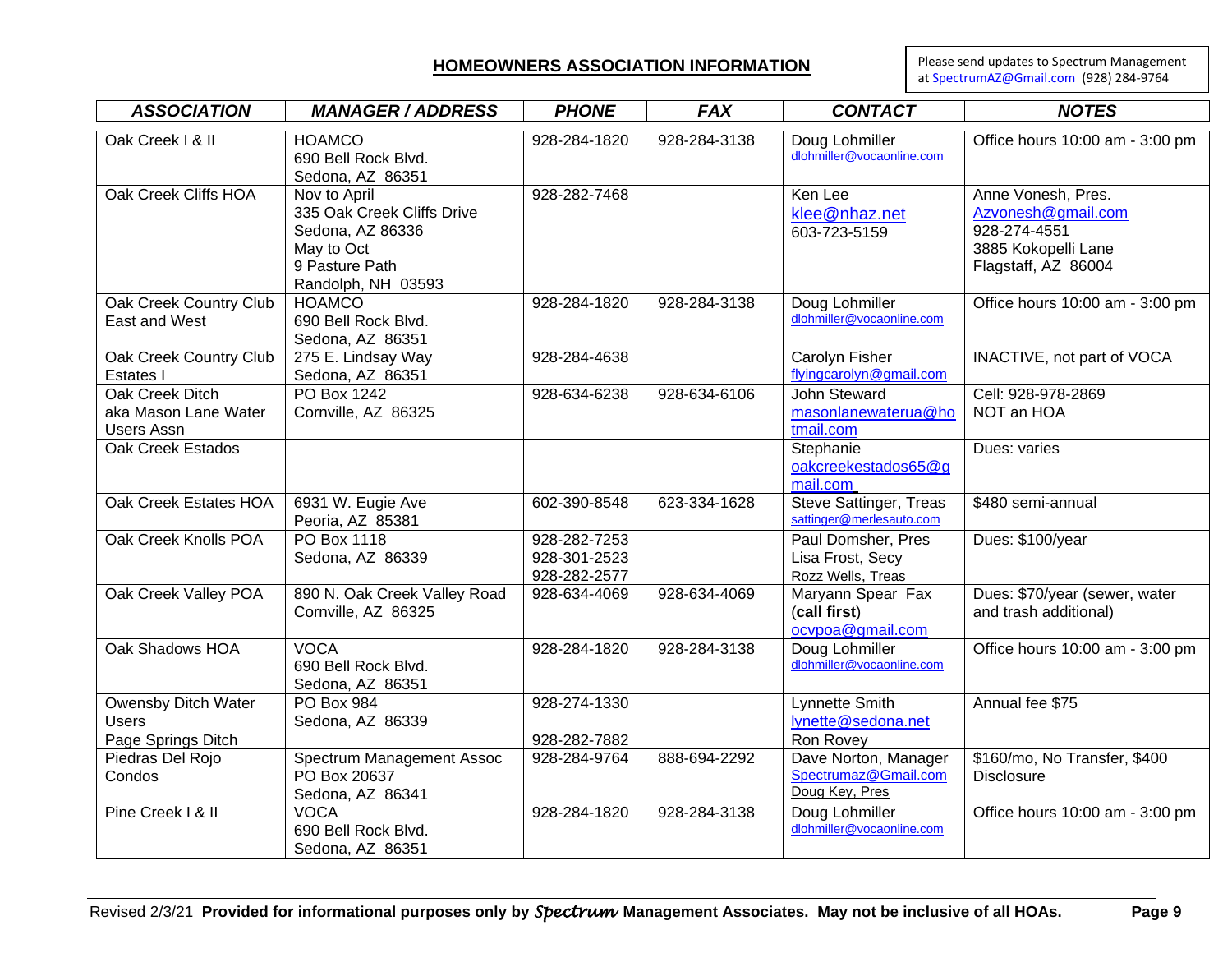| <b>ASSOCIATION</b>                           | <b>MANAGER / ADDRESS</b>                                        | <b>PHONE</b>                     | <b>FAX</b>   | <b>CONTACT</b>                                                                            | <b>NOTES</b>                                                                 |
|----------------------------------------------|-----------------------------------------------------------------|----------------------------------|--------------|-------------------------------------------------------------------------------------------|------------------------------------------------------------------------------|
| Pine Flats HOA                               | 2786 Birch Ct<br>Camino, CA 95709-9422                          | 530-647-1256                     |              | Bill Emerik, Exec Dir<br>Bill84803@aol.com                                                |                                                                              |
| Pine Terrace Condo                           | Spectrum Management Assoc<br>PO Box 20637<br>Sedona, AZ 86341   | 928-284-9764                     | 888-694-2292 | Dave Norton, Manager<br>Spectrumaz@Gmail.com<br>Paula Caldwell, Pres                      | Dues: \$235/month, Transfer \$0,<br>Disclosure \$400                         |
| Pine Valley POA                              | PO Box 20194<br>Sedona, AZ 86341                                | 928-284-9220                     |              | Diana Dieckhoner                                                                          | VOLUNTARY, \$30 year<br>Water requests to Lisa:<br>pinevalleywater@gmail.com |
| Piñon Woods Unit 1<br>$(Lots 1 - 34)$        | PO Box 21271<br>Sedona, AZ 86341                                | 928-634-<br>9524928-634-<br>9525 |              | Deborah Myers,<br><b>Sterling Acctg</b>                                                   | Dues: \$50/year                                                              |
| Piñon Woods Unit 2                           | 272 Pinon Woods Dr<br>Sedona, AZ 86351                          | 928-284-2339                     |              | Lorraine Dean                                                                             | Dues: \$20/year, Transfer \$25                                               |
| Piñon Woods Unit 3                           | PO Box 20704<br>Sedona, AZ 86341                                | 928-284-0357                     |              | Jan Meyer, Pres<br>jazzrocks13@yahoo.com<br>Darcy Philpot, Sec.<br>byronanddarcey@msn.com | Dues: \$25/year                                                              |
| <b>Plaza West Owners</b><br>Association      | 2155 W. SR89A, #300<br>Sedona, AZ 86336                         | 928-300-1749                     | 928-282-5207 | Linda Kamas<br>plazawestmall@hotmail.c<br>om                                              |                                                                              |
| Point of View Water                          | <b>PO Box 201</b><br>Rimrock, AZ 86335                          |                                  |              | pointofviewwater@yahoo.com<br>www.pointofviewwater.com                                    | Dues \$40/month                                                              |
| Quail Run HOA                                | <b>Bristlecone Pines POA</b><br>PO Box 3706<br>Sedona, AZ 86340 | 928-203-9372                     |              | Leroy - Treasurer                                                                         | Dues: \$10 per year<br>Voluntary, no HOA                                     |
| Rancho Shangri-La                            | <b>PO Box 513</b><br>Sedona, AZ 86339                           | 928-282-0680                     | 928-203-0996 | <b>Bill Kalas</b>                                                                         | Dues: \$400/year<br>Same info as Mission Rancho HOA                          |
| Rancho Shangri-La<br><b>Water Assn</b>       | 1400 Shangri-La Drive<br>Sedona, AZ 86336                       | 928-282-7299                     | 928-282-7307 | Reed Thorne, President                                                                    |                                                                              |
| <b>Red Rock Cove</b>                         | <b>VOCA</b><br>690 Bell Rock Blvd.<br>Sedona, AZ 86351          | 928-284-1820                     | 928-284-3138 | Doug Lohmiller<br>dlohmiller@vocaonline.com                                               | Office hours 10:00 am - 3:00 pm                                              |
| <b>Red Rock Cove East</b><br>and West        | <b>VOCA</b><br>690 Bell Rock Blvd.<br>Sedona, AZ 86351          | 928-284-1820                     | 928-284-3138 | Doug Lohmiller<br>dlohmiller@vocaonline.com                                               | Office hours 10:00 am - 3:00 pm                                              |
| <b>Red Rock Crossing</b><br>Mobile Village   | 300 Red Rock Crossing #2<br>Sedona, AZ 86336                    | 928-203-0339                     |              | James Wilkins, Pres<br>Robert Plucenski                                                   | \$55/month rent                                                              |
| <b>Red Rock Crossing</b><br><b>Estates</b>   |                                                                 |                                  |              |                                                                                           | No HOA                                                                       |
| <b>Red Rock Crossing</b><br>Estates Water Co | 50 Rainbow Lane<br>Sedona, AZ 86351                             | 928-204-0679                     |              | Daniel Foglton                                                                            | Common well                                                                  |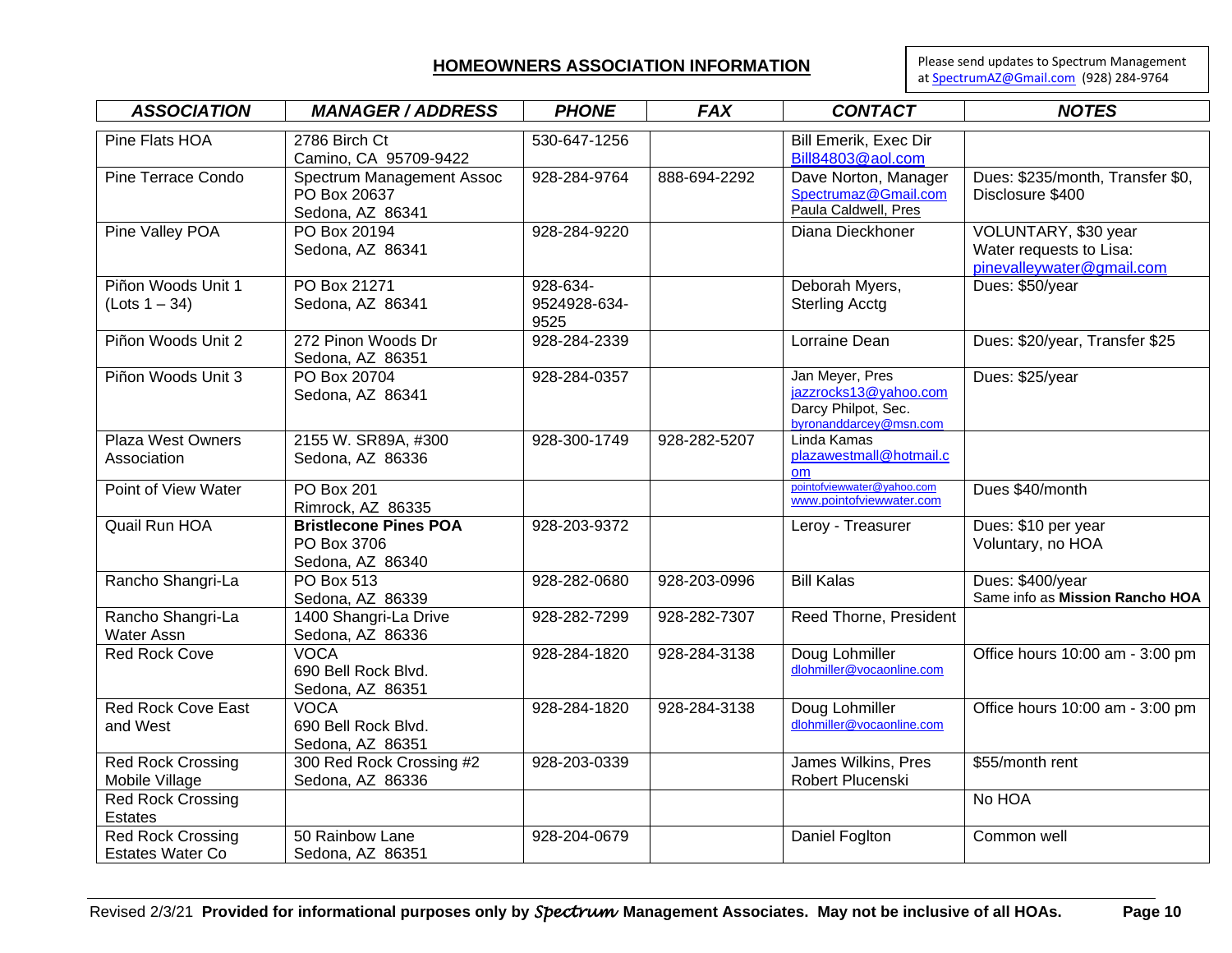| <b>ASSOCIATION</b>                                                      | <b>MANAGER / ADDRESS</b>                                                                                                         | <b>PHONE</b> | <b>FAX</b>   | <b>CONTACT</b>                                                                                               | <b>NOTES</b>                                                                           |
|-------------------------------------------------------------------------|----------------------------------------------------------------------------------------------------------------------------------|--------------|--------------|--------------------------------------------------------------------------------------------------------------|----------------------------------------------------------------------------------------|
| Red Rock Ditch Assn                                                     | PO Box 4147<br>Sedona, AZ 86340                                                                                                  | 928-282-3890 |              | Ray and Marian Menke                                                                                         | <b>Transfer Fee: \$0</b><br>Annual Assessment fee varies                               |
| Red Rock Road<br>Enhancement<br><b>Maintenance District</b><br>(RRREMD) | c/o Improvement District Services, Inc.<br>3603 Crossings Dr<br>Prescott, AZ 86305<br>Covers SR179 landscaping in<br>the Village | 928-443-9484 | 928-443-9486 | Jennifer Bartos<br>jbartos@idsadmin.com                                                                      | No assessments, paid by<br>property tax levy,                                          |
| Ridgeview                                                               | <b>VOCA</b><br>690 Bell Rock Blvd.<br>Sedona, AZ 86351                                                                           | 928-284-1820 | 928-284-3138 | Doug Lohmiller<br>dlohmiller@vocaonline.com                                                                  | Office hours 10:00 am - 3:00 pm                                                        |
| <b>Ridgeview Heights</b>                                                | <b>VOCA</b><br>690 Bell Rock Blvd.<br>Sedona, AZ 86351                                                                           | 928-284-1820 | 928-284-3138 | Doug Lohmiller<br>dlohmiller@vocaonline.com                                                                  | Office hours 10:00 am - 3:00 pm                                                        |
| <b>Rim Shadows</b>                                                      | <b>Century Small Business Solutions</b><br>90 Fox Trail Loop<br>Sedona, AZ 86351                                                 | 928-821-3842 | 928-284-4382 | <b>Steve Humphries</b><br>shumphriescpa@gmail.com                                                            | Effective January 1, 2010<br>Dues \$600/year (includes \$500<br>sewer dues per year)   |
| <b>Rimrock Acres</b>                                                    |                                                                                                                                  | 928-567-5905 |              | <b>Julie Potter</b><br>raa48az@gmail.com                                                                     | May also owe dues to the<br><b>Rimrock Airstrip Association</b>                        |
| Rio Verde Ranchos POA                                                   |                                                                                                                                  | 602-677-7070 |              | nils@nilsanderson.com                                                                                        | Dues: \$300/year per lot                                                               |
| Roadrunner Rancho                                                       |                                                                                                                                  |              | 928-284-5472 | Valerie                                                                                                      | <b>INACTIVE</b>                                                                        |
| <b>Rolling Hills Estates</b><br><b>Improvement Assn</b>                 | 10 Rolling Hills Rd<br>Sedona, AZ 86336                                                                                          | 928-282-5236 | 928-282-5988 | Dan Abbot, Treasurer<br>danoabbot@gmail.com<br>928-282-1005<br>928-699-0590                                  | \$1,000 for new plan review:<br>Charlotte<br>ncs.lower@gmail.com                       |
| <b>Rippling Waters</b><br><b>Irrigation Association</b>                 | PO Box 1115<br>Cornville, AZ 86325                                                                                               | 928-301-4019 |              | Deb Staats, Treasurer<br>staatsquilts@gmail.com                                                              | \$35/Yr, water \$3/hour for<br>members                                                 |
| Saddlerock HOA, Inc                                                     | <b>PO Box 251</b><br>Sedona, AZ 86339                                                                                            | 928-204-4442 |              | Ed Jones, Pres<br>Robin Jones, Sec/Treas                                                                     | Dues: \$0<br>Send title changes to SHOA<br>Secretary Robin Jones<br>srockhoa@yahoo.com |
| San Patricio Estates<br>Assoc                                           | PO Box 1305<br>Sedona, AZ 83339                                                                                                  | 928-282-1557 |              | Sheldon Finkelstein,<br>Treasurer<br>sheldoninsedona@aol.co<br>m<br>Jerome Ehrhardt<br>jerryjune@esedona.net | Dues vary                                                                              |
| Sawmill Cove                                                            | <b>HOAMCO</b><br>3205 Lakeside Village<br>Prescott, AZ 86301                                                                     | 928-776-4479 |              | infodocuserv@hoamco.<br>com                                                                                  | Dues: \$81.90/month                                                                    |
| Sawmill Gardens HOA                                                     | PO Box 1490<br>Cottonwood, AZ 86326                                                                                              | 928-282-4479 |              | Andy Herschkowitz<br>Ahersch52@gmail.com                                                                     |                                                                                        |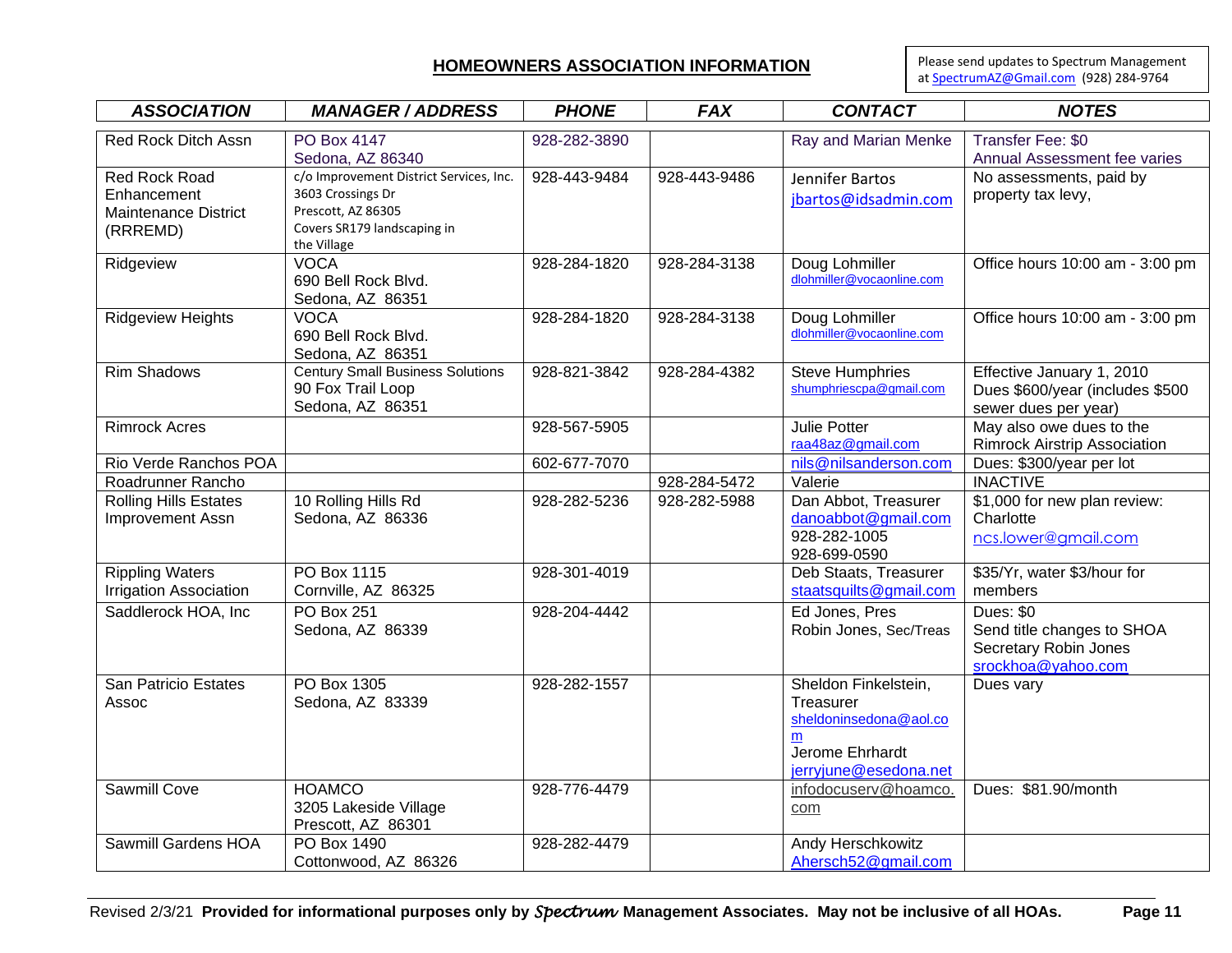| <b>ASSOCIATION</b>                                        | <b>MANAGER / ADDRESS</b>                                                         | <b>PHONE</b>                 | <b>FAX</b>   | <b>CONTACT</b>                                                                                 | <b>NOTES</b>                                                               |
|-----------------------------------------------------------|----------------------------------------------------------------------------------|------------------------------|--------------|------------------------------------------------------------------------------------------------|----------------------------------------------------------------------------|
| Sedona at Seven<br>Canyons Unit II<br><b>AKA Solitude</b> | <b>SRM Properties</b><br>1785 SR 89A, Suite 2F<br>Sedona, AZ 86336               | 928-301-3269                 | 928-282-4649 | <b>Barbara Thorne</b><br>broberac@hotmail.com                                                  | \$2,016/Year + Internet of<br>\$1,777.50<br>Reserve Contribution fee \$420 |
| Sedona (City) Sewer<br>Assessment                         | 102 Roadrunner Dr<br>Sedona, AZ 86336                                            | 928-204-7205                 | 928-282-7207 |                                                                                                |                                                                            |
| Sedona Gardens HOA                                        | 3340 W. SR 89A<br>Sedona, AZ 86336                                               | 928-399-0688                 |              | Joyha Baker, Pres.<br>pjoyha@gmail.com                                                         | Dues: \$100/month                                                          |
| Sedona Golf Resort                                        | <b>HOAMCO Sedona</b><br>35 Bell Rock Plaza, Suite A<br>Sedona, AZ 86351          | 928-282-4479                 | 928-203-0050 | Kim Holmstrom<br>kholmstrom@hoamco.com                                                         | Requests to<br>www.homewisedocs.com                                        |
| Sedona Heights                                            | PO Box 3987<br>Sedona, AZ 86340                                                  | 502-396-3398                 |              | <b>Paul Millar</b><br>millarconstruction@msn.com<br><b>Bruce Wood</b><br>Jbrucew2752@gmail.com | \$500 year                                                                 |
| Sedona Meadows                                            |                                                                                  |                              |              |                                                                                                | <b>Inactive HOA</b>                                                        |
| Sedona Shadows MHP                                        | 6770 W SR89A #278<br>Sedona, AZ 86336                                            | 928-282-1232                 | 928-282-0093 | Darla Barrett                                                                                  | Fax Sunset Hills sewer requests<br>here                                    |
| Sedona View Estates<br><b>HOA</b>                         | 2285 Whippet Way                                                                 | 602-537-5006<br>602-421-0854 |              | <b>Todd Oulton</b><br>todd.oulton@aexp.com                                                     | Dues: \$300/year, no Transfer or<br>Disclosure fees                        |
| Sedona West POA                                           |                                                                                  |                              |              |                                                                                                | <b>Dissolved 11-14-2019</b>                                                |
| <b>Shadow Estates HOA</b>                                 | <b>Century Small Business Solutions</b><br>90 Fox Trail Loop<br>Sedona, AZ 86351 | 928-821-3842                 | 928-284-4382 | <b>Steve Humphries</b><br>century@northlink.com                                                |                                                                            |
| Shadow Rock HOA                                           | <b>Century Small Business Solutions</b><br>90 Fox Trail Loop<br>Sedona, AZ 86351 | 928-821-3842                 | 928-284-4382 | <b>Steve Humphries</b><br>shumphriescpa@gmail.com                                              |                                                                            |
| <b>Silver Springs HOA</b>                                 |                                                                                  | 928-300-6968                 |              | Pam Van Winkle<br>sshoaaz@gmail.com                                                            |                                                                            |
| Sky Mountain Ranch<br><b>POA</b>                          | 22 Alpine Lane<br>Sedona, AZ 86336                                               | 928-284-0122                 |              | Carolyn Peterson,<br>Secy./Treasurer<br>carolyn@cjpeterson.com                                 |                                                                            |
| Sky Mountain Villas                                       |                                                                                  | 928-203-0785                 |              | Ron Schneider<br>prschne@aol.com                                                               |                                                                            |
| <b>Skyview Estates</b>                                    |                                                                                  |                              |              | Terrence Milligan<br>Taks@commspeed.net                                                        |                                                                            |
| Sundance<br>Condominiums                                  |                                                                                  |                              |              |                                                                                                | No information at this time                                                |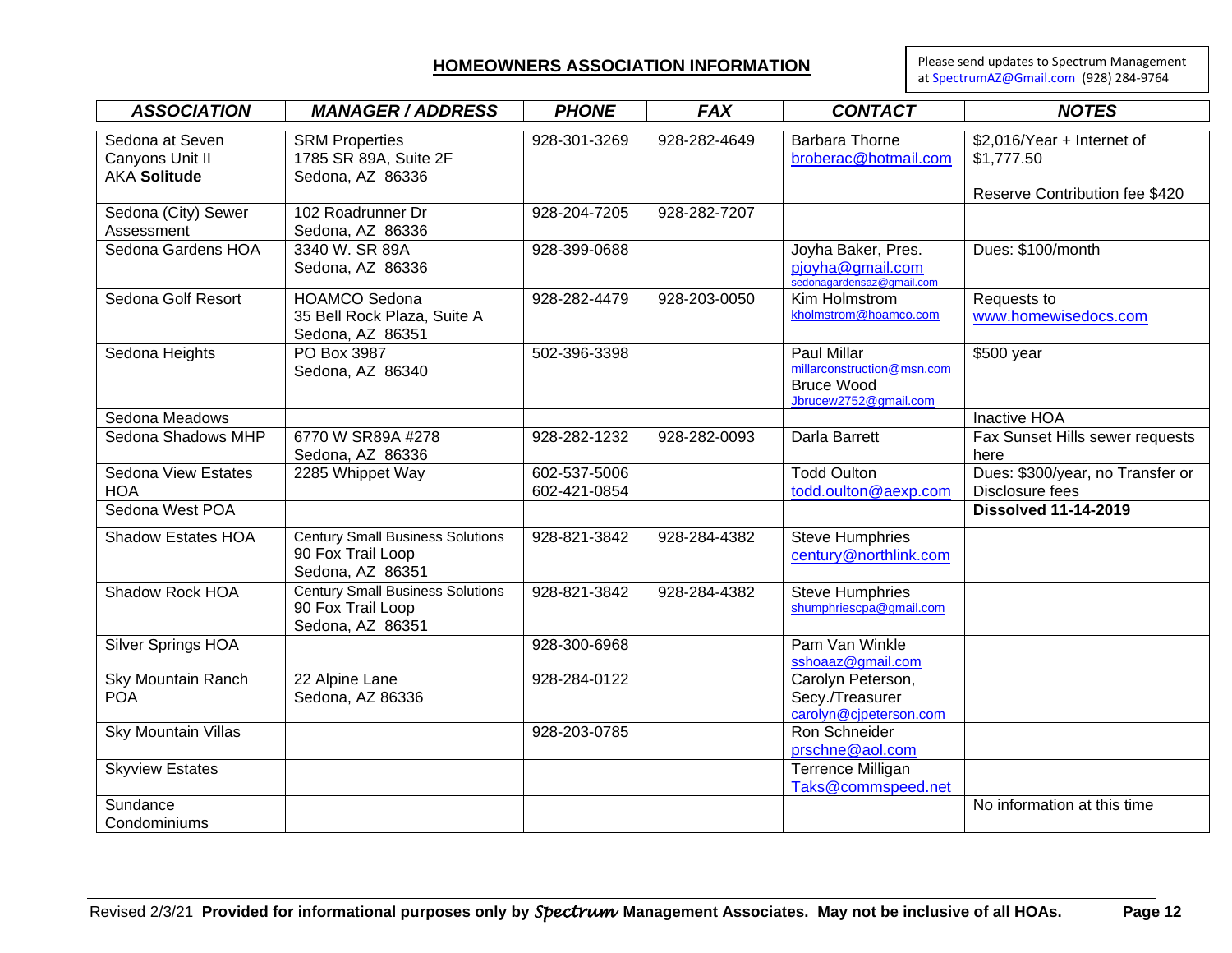| <b>ASSOCIATION</b>                        | <b>MANAGER / ADDRESS</b>                                                                                              | <b>PHONE</b>                 | <b>FAX</b>   | <b>CONTACT</b>                                                   | <b>NOTES</b>                                                                                           |
|-------------------------------------------|-----------------------------------------------------------------------------------------------------------------------|------------------------------|--------------|------------------------------------------------------------------|--------------------------------------------------------------------------------------------------------|
| <b>Sundance Townhouses</b>                | <b>HOAMCO Sedona</b><br>35 Bell Rock Plaza, Suite A<br><b>VOCA</b>                                                    | 928-282-4479                 | 928-203-0050 | Diane Van Cleave,<br>Pres                                        | (Send form to both)<br>Office hours 10:00 am - 3:00 pm<br>No transfer of septic – owned by             |
|                                           | 690 Bell Rock Blvd.<br>Sedona, AZ 86351                                                                               | 928-284-1820                 | 928-284-3138 | Doug Lohmiller<br>dlohmiller@vocaonline.com                      | assn. Septic inspection paid by<br>Seller, pumping paid by assoc.                                      |
| <b>Sunset Hills POA</b>                   | Spectrum Management Assoc<br>PO Box 20637<br>Sedona, AZ 86341<br>Private Water & Sewer                                | 928-284-9764                 | 888-694-2292 | Dave Norton, Manager<br>Spectrumaz@Gmail.com<br>Jim Waters, Pres | Dues: \$60 year + \$40 Special<br>Assessment<br>Order sewer thru Sedona<br><b>Ventures</b>             |
| Sun Up Ranch                              |                                                                                                                       |                              |              |                                                                  | No HOA, no CC&R's - Road<br>Improvement District dissolved<br>in 2003 per County.                      |
| The Club at Cottonwood<br>Ranch           | <b>HOAMCO</b><br>PO Box 10000<br>Prescott, AZ 86304                                                                   | 928-776-4479                 | 928-776-9932 | Kim Holmstrom<br>kholmstrom@hoamco.com                           | \$145 quarter<br><b>REQUEST BOTH RANCH &amp;</b><br><b>CLUB</b><br>Requests to<br>www.homewisedocs.com |
| The Orchards<br>Townhouses                | 340 Orchard Lane #2<br>Sedona, AZ 86336                                                                               | 530-304-5422                 |              | <b>Rich Heldt</b>                                                | Dues: \$630/year + insurance<br>premium                                                                |
| The Orchards POA                          | 505 Orchard Lane<br>Sedona, AZ 86336                                                                                  | 928-282-1512<br>954-494-3315 |              | <b>Gerald Slakoff</b><br>Boatman1@gate.net                       | Dues \$840/yr + insurance<br>No Transfer or Disclosure fees                                            |
| The Palisades                             |                                                                                                                       |                              |              |                                                                  | Abandoned / Inactive                                                                                   |
| The Plaza West                            | c/o John D. Miller Real Estate<br>Sedona, AZ 86336                                                                    | 928-282-4555                 | 928-204-6886 | Scott Anderson                                                   |                                                                                                        |
| The Ridge at Sedona                       | <b>HOAMCO</b> Sedona<br>35 Bell Rock Plaza, Suite A<br>Sedona, AZ 86351                                               | 928-282-4479                 | 928-203-0050 | Kim Holmstrom<br>kholmstrom@hoamco.com                           | Requests to<br>www.homewisedocs.com                                                                    |
| The Vineyards at<br>Cottonwood            | The Vineyards at Cottonwood<br><b>Master Owners Association</b><br>7765 N Williamson Valley Rd,<br>Prescott, AZ 85305 | 928-642-2602                 |              | Melissa Abrose                                                   | \$50/mo, \$100 Transfer                                                                                |
| <b>Thunder Mountain</b><br>Ranch POA      | <b>HOAMCO</b> Sedona<br>35 Bell Rock Plaza, Suite A<br>Sedona, AZ 86351                                               | 928-282-4479<br>Ext. 1155    | 928-203-0050 | <b>Beth Knightly</b><br>bknightly@hoamco.com                     | \$600 annual, Due Jan 1<br>\$50 document fee                                                           |
| Thunder Ridge POA                         | <b>HOAMCO</b> Sedona<br>35 Bell Rock Plaza, Suite A<br>Sedona, AZ 86351                                               | 928-282-4479                 | 928-203-0050 | Kim Holmstrom<br>kholmstrom@hoamco.com                           | Requests to<br>www.homewisedocs.com                                                                    |
| <b>Thunderbird Hills South</b><br>Unit II | PO Box 3864<br>Sedona, AZ 86340                                                                                       | 928-203-4110                 | 928-203-4110 | Ellen White                                                      | Fax (call first)                                                                                       |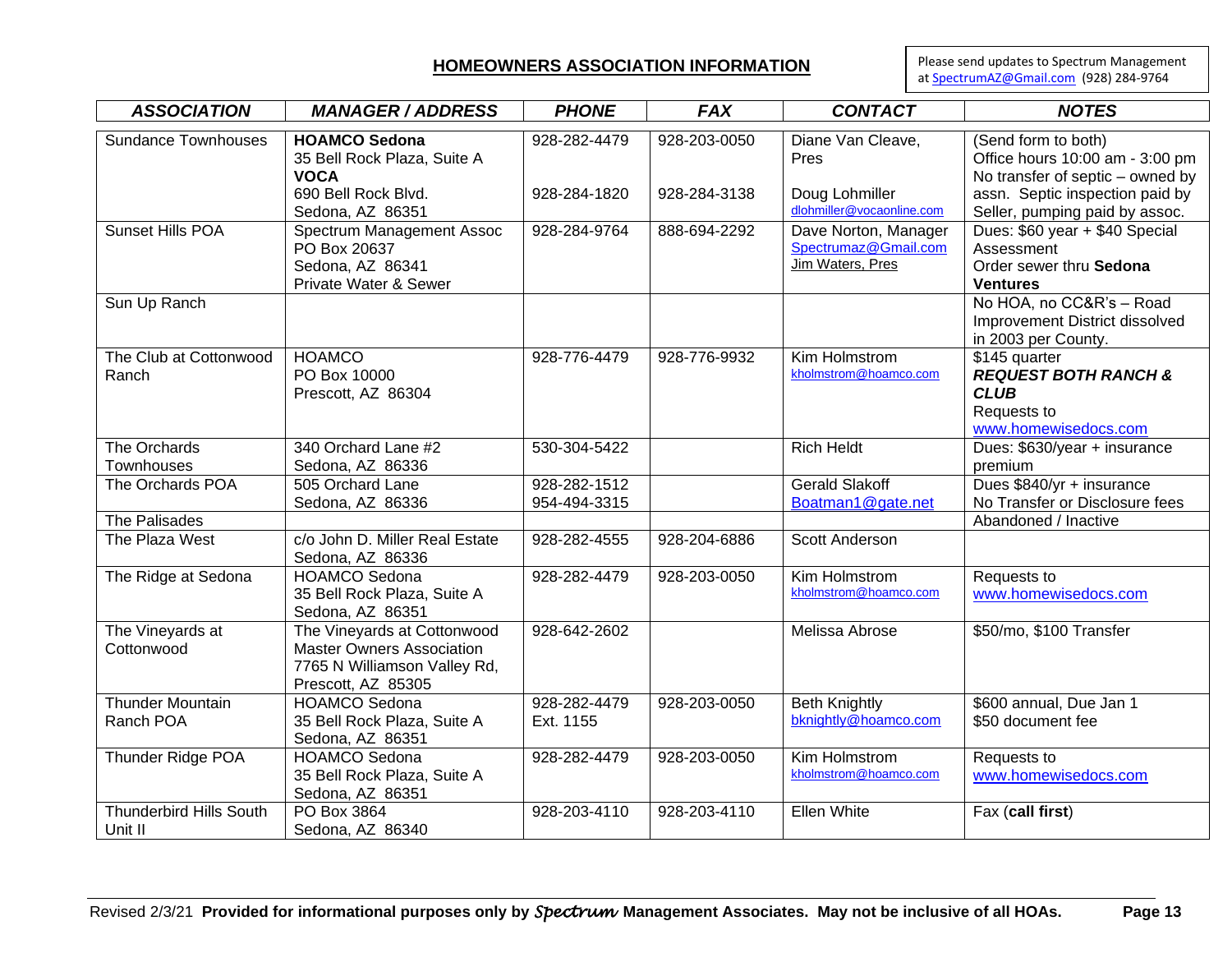| <b>ASSOCIATION</b>                                   | <b>MANAGER / ADDRESS</b>                                              | <b>PHONE</b>                 | <b>FAX</b>   | <b>CONTACT</b>                                                                              | <b>NOTES</b>                                                                                                                          |
|------------------------------------------------------|-----------------------------------------------------------------------|------------------------------|--------------|---------------------------------------------------------------------------------------------|---------------------------------------------------------------------------------------------------------------------------------------|
| <b>Tierra Sienna</b><br>Condominiums                 | <b>SRM Properties</b><br>1785 SR 89A, Suite 2F<br>Sedona, AZ 86336    | 928-300-2127<br>928-301-3269 | 928-282-4649 | Jim Thorne / Barbara<br>pm@thornemgmt.com<br>broberac@hotmail.com                           |                                                                                                                                       |
| <b>Tierra Verde</b>                                  | <b>Hart Management</b><br>PO Box 1838<br>Flagstaff, AZ 86002          | 928-607-5023                 |              | <b>Caroline Hart</b><br>Hartshoamanagementco<br>@msn.com                                    |                                                                                                                                       |
| <b>Twin Springs Terrace</b><br><b>Mobile Estates</b> | PO Box 1020<br>Apache Junction, AZ 85117                              | 480-677-6080                 | 480-677-6082 | Pat Barnes<br>Oak Creek Utility Corp                                                        | NO HOA, Sewer only                                                                                                                    |
| Valley Shadows Unit I<br><b>HOA</b>                  | 5 North Monte Verde Ln<br>Sedona, AZ 86336                            | 928-300-9318                 | 928-203-0109 | Sonya Davis, Redstone<br>Properties<br>Sonydavis10@gmail.com                                |                                                                                                                                       |
| Valley Shadows Unit II<br><b>HOA</b>                 | PO Box 3072<br>Sedona, AZ 86340                                       | 708-204-7795=                |              | Marisa Combs<br>vs2hoa@gmail.com                                                            |                                                                                                                                       |
| Valley Vista HOA                                     | PO Box 20093<br>Sedona, AZ 86341                                      | 928-284-3567                 | 928-284-3573 | John Frazier - escrows<br>jfrazier@fastmail.com<br>Barb Gordon, President<br>gordon@dwx.com | \$25 title transfer \$10 refinance                                                                                                    |
| <b>Verde Cliffs Community</b><br>Association         | <b>HOAMCO</b><br>PO Box 10000<br>Prescott, AZ 86304                   | 928-776-4479<br>Ext. 1155    | 928-776-9932 | <b>Beth Knightly</b><br>BKnightly@hoamco.com                                                | Requests to<br>www.homewisedocs.com                                                                                                   |
| Verde Ditch Co.<br><b>Irrigation System</b>          | <b>PO Box 2345</b><br>Camp Verde, AZ 86322                            | 928-567-4212                 | 928-567-4147 | Rhonda                                                                                      |                                                                                                                                       |
| <b>Verde Lakes Property</b><br><b>Owners Assoc</b>   | PO Box 1394<br>2965 Maple Dr<br>Camp Verde, AZ 86322                  | 928-567-6510                 |              | Lois Williams, Secretary                                                                    | <b>Dissolved Association</b>                                                                                                          |
| Verde Ridge HOA                                      | 704 S 7 <sup>th</sup> St<br>Camp Verde, AZ 86322                      | 928-821-0521                 |              | verderidgehoa@hotmail.com<br>Ron Hendricks, Pres                                            | $$100$ /quarter = \$400/year                                                                                                          |
| Verde Santa Fe HOA                                   | Kinney Management Company<br>6303 S. Rural Road #3<br>Tempe, AZ 85283 | 480-820-3451                 | 480-820-7441 | resale@kinneymanageme<br>nt.com                                                             | <b>Alternative Mailing Address:</b><br>PO Box 25466, Tempe, AZ<br>85285<br>Also request from HOAMCO and<br>Verde Santa Fe Wastewater. |
| Verde Santa Fe<br>Wastewater Co                      | PO Box 2389<br>Prescott, AZ 86302-2389                                | 888-519-4719                 |              | <b>Wallace Water</b><br>wallacewateraz@gmail.com                                            |                                                                                                                                       |
| Verde Village POA<br>Units 1 through 8               | <b>VVPOA</b><br>4855 Broken Saddle Dr<br>Cottonwood, AZ 86326         | 928-646-6505                 |              | <b>Krys Vogler</b><br>vvpoayavcty@outlook.com                                               | \$115 Transfer fees negotiated<br>between buyer/seller                                                                                |
| Village Estates HOA                                  | Spectrum Management Assoc<br>PO Box 20637<br>Sedona, AZ 86341         | 928-284-9764                 | 888-694-2292 | Dave Norton, Manager<br>Spectrumaz@Gmail.com                                                | \$120/month<br>Disclosure fee \$400                                                                                                   |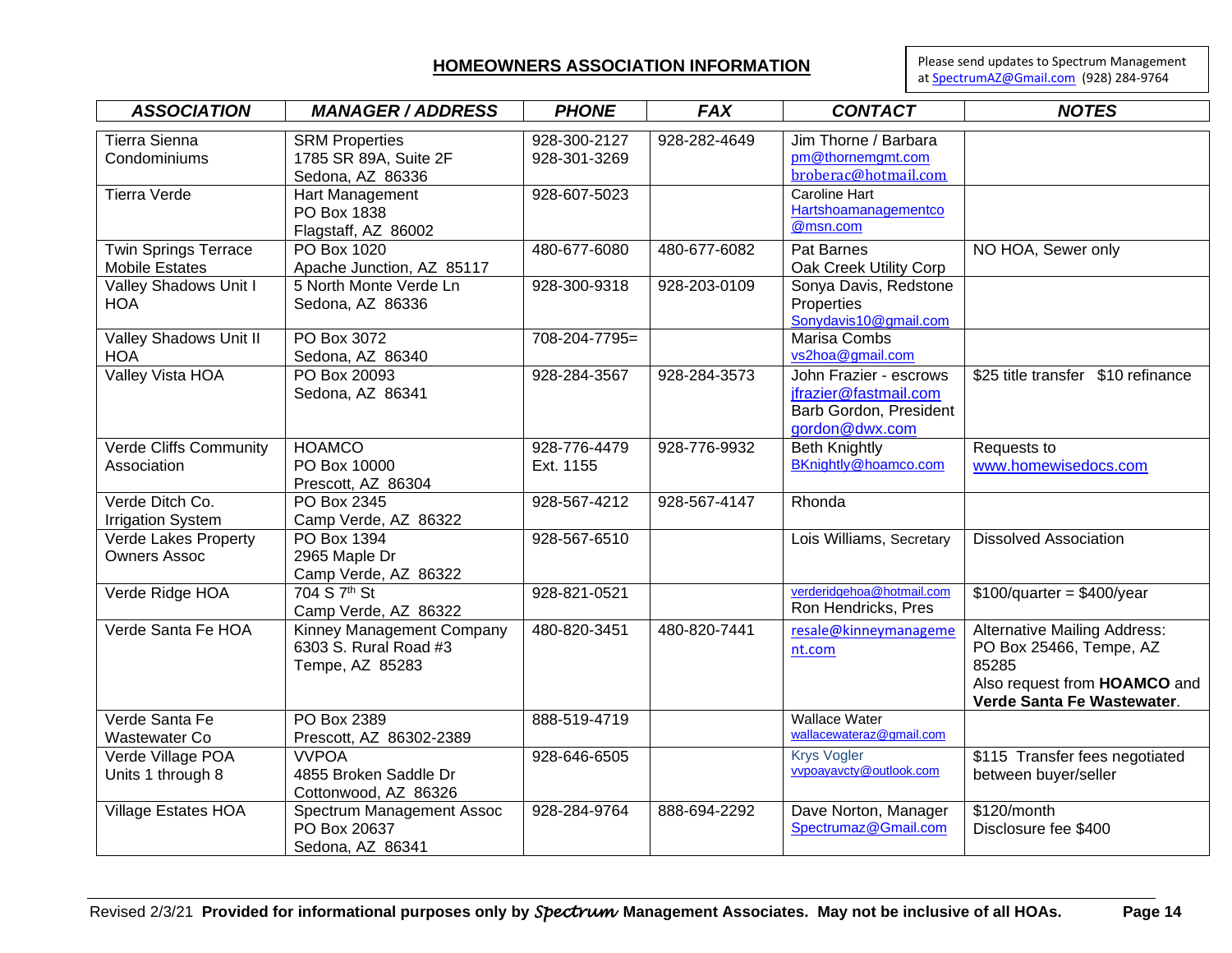| <b>ASSOCIATION</b>                                              | <b>MANAGER / ADDRESS</b>                                                                           | <b>PHONE</b>                              | <b>FAX</b>                                | <b>CONTACT</b>                                                                | <b>NOTES</b>                                                                                                                                                                       |
|-----------------------------------------------------------------|----------------------------------------------------------------------------------------------------|-------------------------------------------|-------------------------------------------|-------------------------------------------------------------------------------|------------------------------------------------------------------------------------------------------------------------------------------------------------------------------------|
| Village of Oak Creek<br>Assn. (VOCA)                            | <b>HOAMCO</b><br>690 Bell Rock Blvd.<br>Sedona, AZ 86351                                           | 928-284-1820                              | 928-284-3138                              | Doug Lohmiller<br>dlohmiller@vocaonline.com                                   | Office hours 10:00 AM - 3:00 PM<br>SEE LAST PAGE FOR<br><b>SUBDIVISION LIST</b>                                                                                                    |
| <b>Village Park</b><br>Condominium<br>Management<br>Association | Spectrum Management Assoc<br>PO Box 20637<br>Sedona, AZ 86341                                      | 928-284-9764                              | 888-694-2292                              | Dave Norton, Manager<br>Spectrumaz@Gmail.com<br>Garry Schevey, Pres.          | Dues: \$185/month<br>Disclosure fee \$400<br>Part of <b>VOCA</b> also<br>Big Park Sewer is billed &<br>collected through HOA                                                       |
| Village Square                                                  | <b>HOAMCO</b><br>690 Bell Rock Blvd.<br>Sedona, AZ 86351                                           | 928-284-1820                              | 928-284-3138                              | Doug Lohmiller<br>dlohmiller@vocaonline.com                                   | Office hours 10:00 am - 3:00 pm                                                                                                                                                    |
| Villas on Elm                                                   |                                                                                                    |                                           |                                           | Taks@commspeed.net                                                            |                                                                                                                                                                                    |
| Vista Grande Ranch<br><b>POA</b>                                | 1091 S Vista Grande Dr<br>Cottonwood, AZ 86326                                                     | 928-853-7237<br>Jack Rathjan,<br>Pres.    |                                           | Doug Morrow, Treas.<br>649-2557                                               |                                                                                                                                                                                    |
| Vista Montana                                                   | <b>HOAMCO</b><br>PO Box 10000<br>Prescott, AZ 86304                                                | 928-776-4479<br>Insurance<br>212-321-1000 | 928-776-9932<br>Insurance<br>212-321-4394 | Kim Holmstrom<br>kholmstrom@hoamco.com<br>\$30 for insurance<br>certificate - | \$140 month // Requests to<br>www.homewisedocs.com<br><b>Community Assoc Underwriters</b><br>of America<br>1098 Washington Crossing Rd,<br>Ste 5, Washington Crossing, PA<br>18977 |
| Western Hills Assn. Unit I                                      |                                                                                                    |                                           |                                           |                                                                               | <b>Dissolved</b>                                                                                                                                                                   |
| Western Hills Assn Unit II                                      |                                                                                                    | 928-282-4786                              |                                           | Joe Tully                                                                     | Dissolved in July, 2004                                                                                                                                                            |
| Western Hills Assn Unit III                                     |                                                                                                    | 928-282-6199                              |                                           | Roy Weise                                                                     | Dissolved in 2005 Leach fields<br>only                                                                                                                                             |
| Western Hills POA                                               | PO Box 3851<br>Sedona, AZ 86340                                                                    | 928-282-6684                              |                                           | Ken Quayle<br>kcquayle@gmail.com                                              | Dues: $$15/year$ from $6/1 - 5/31$ ,<br>Transfer Fee is \$8<br>WWW.whpoa.info                                                                                                      |
| <b>Wild Turkey</b>                                              | <b>HOAMCO Sedona</b>                                                                               | 928-282-4479                              | 928-203-0050                              | Kim Holmstrom                                                                 | Requests to                                                                                                                                                                        |
| Townhouses                                                      | 35 Bell Rock Plaza, Suite A<br>Sedona, AZ 86351                                                    |                                           |                                           | kholmstrom@hoamco.com                                                         | www.homewisedocs.com<br>Part of VOCA also                                                                                                                                          |
| Williamson Valley Ranch                                         | PO Box 1264                                                                                        | 928-636-6530                              | 928-636-6530                              | Janet Chiesna,                                                                | Fax (call first)                                                                                                                                                                   |
| Road Assn                                                       | Chino Valley, AZ 86323                                                                             |                                           |                                           | Treasurer                                                                     |                                                                                                                                                                                    |
| <b>Yavapai County Special</b><br><b>Districts</b>               | Improvement District Services, Inc.<br>1965 Commerce Center Circle,<br>Suite A, Prescott, AZ 86301 | 928-443-9484<br>800-659-7149              | 928-443-9486                              | Jennifer Bartos<br>jbartos@idsadmin.com                                       | Transfer Fee \$150                                                                                                                                                                 |